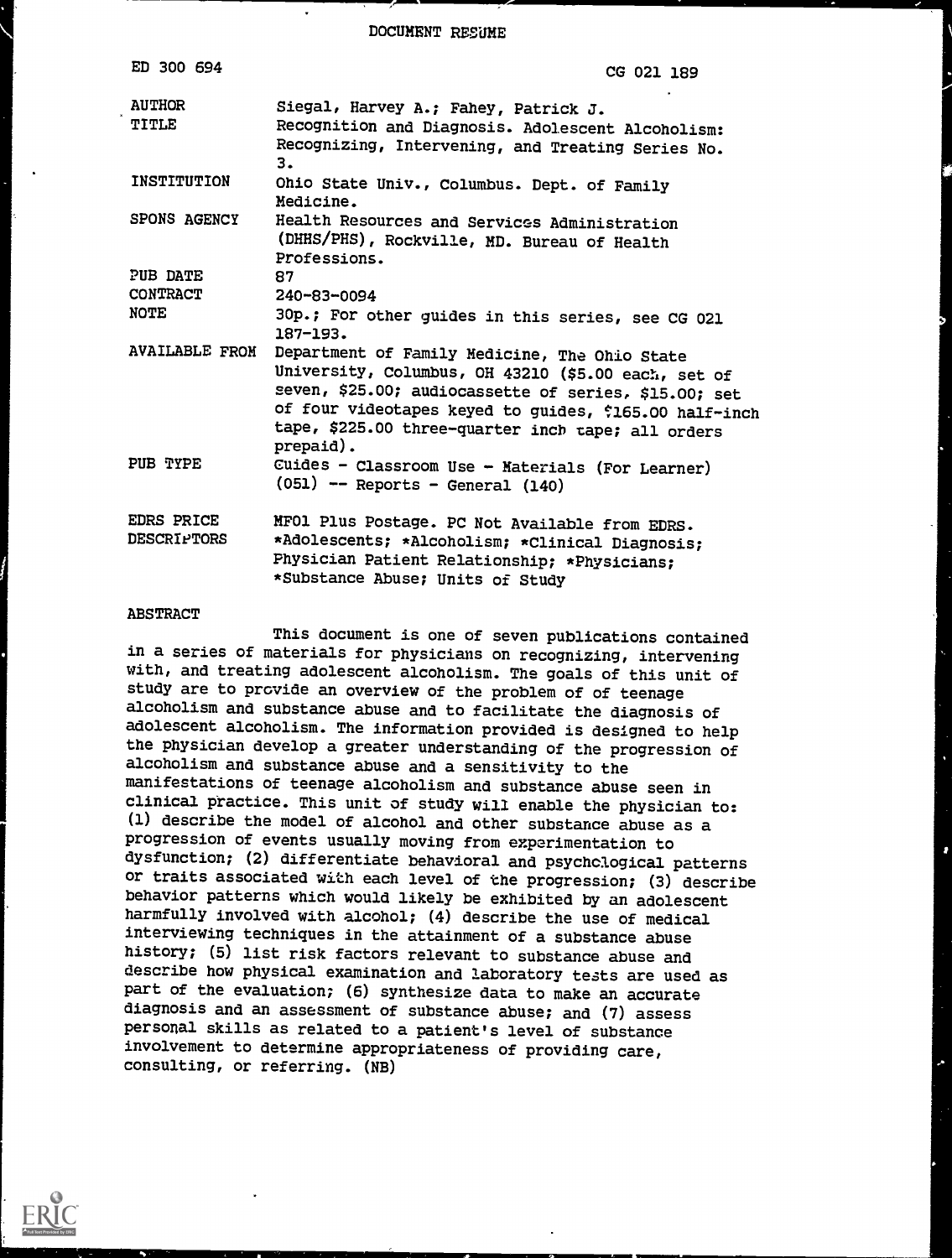## Adolescent Alcoholism: Recognizing, Intervening, and Treating-

-

(The titles and materials listed below are contained in this series:).

|                                                      |              | Available Materials |              |  |  |
|------------------------------------------------------|--------------|---------------------|--------------|--|--|
|                                                      | Written      |                     | Audio. Video |  |  |
| 1. Adolescents and Substance Abuse:<br>An Overview   | $\mathbf{x}$ | ×.                  |              |  |  |
| 2. The Physician's Role in Prevention.               | ×.           | x.                  |              |  |  |
| 3. Recognition and Diagnosis                         | x.           |                     | x.           |  |  |
| 4. Intervention with the Dependent<br>Adolescent     | x.           |                     | ÷            |  |  |
| 5. The Physician's Role in Referral<br>and Treatment | 烽            |                     | ż.           |  |  |
| 6. Alcohol and Other Chemicals                       | *            |                     |              |  |  |

'Facility Guide (regaiding.medical-edtication, residency training, and continuing medical education).

> Department of Family. Medicine College of Medicine - The Ohio State University 456 WeSt Tenth Avenue - Columbus, Ohio 43210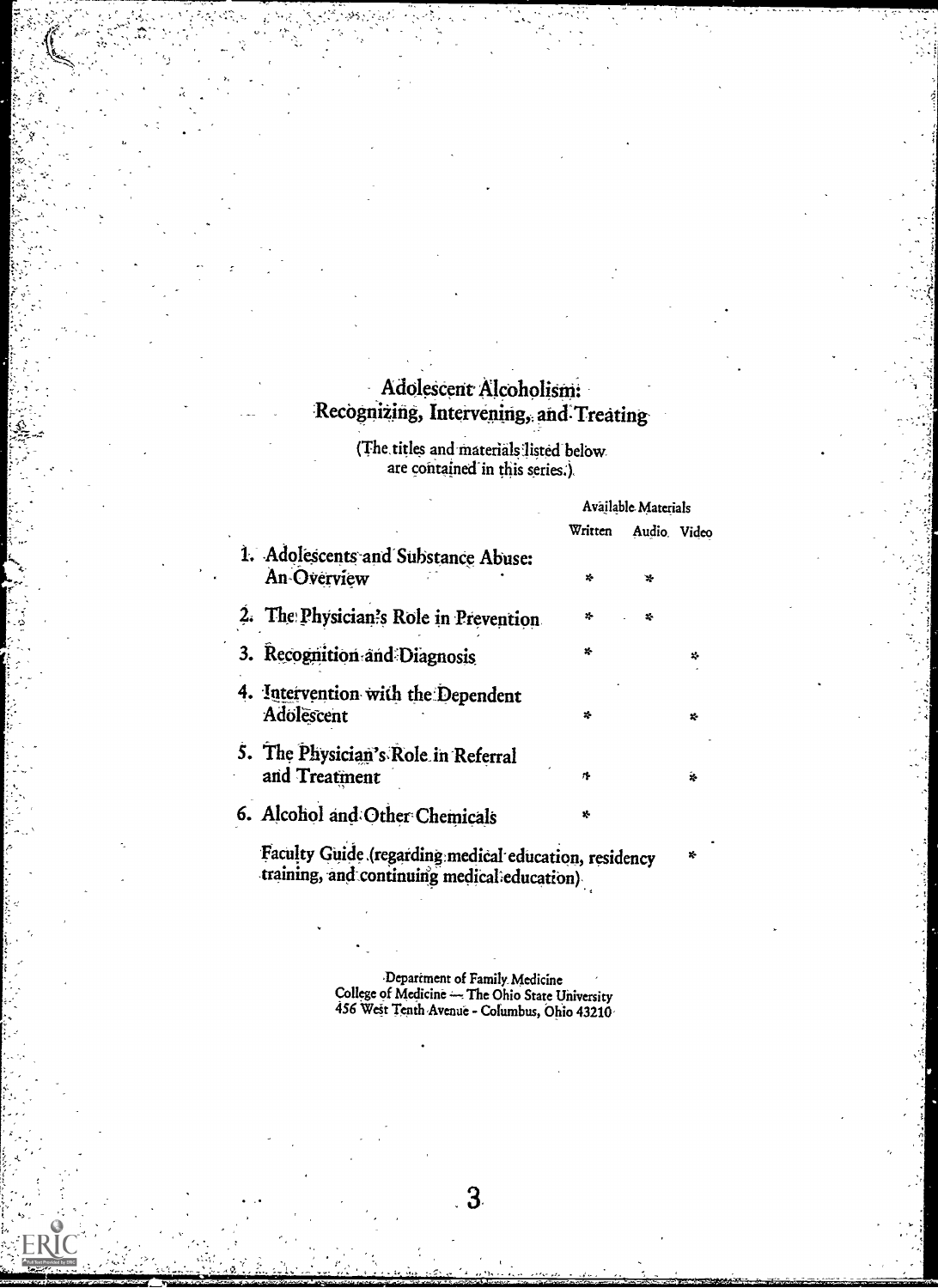## Adolescent Alcoholism: Recognizing, Intervening, and Treating

# Recognition and Diagnosis

Harvey A. Siegal, Ph.D. Professor and Director Substance Abuse Intervention Programs Department of Medicine in Society Wright State University )ayton, Ohio

Patrick J. Fahey, M.D. Assistant Professor and Director Predoctoral Section Department of Family Medicine The Ohio State University Columbus, Ohio

Project Editor Lawrence L. Gabel, Ph.D.

Content Editors Patrick J. Fahey, M.D. Jep Hostetler, Ph.D. John S. Monk, Ph.D.

Contract Number: 240-83-0094

U.S. Department of Health and Human Services Public Health Service Health Resources and Services Administration Bureau of Health Professions Division of Medicine

Project Officer: Margaret A. Wilson, Ph.D.

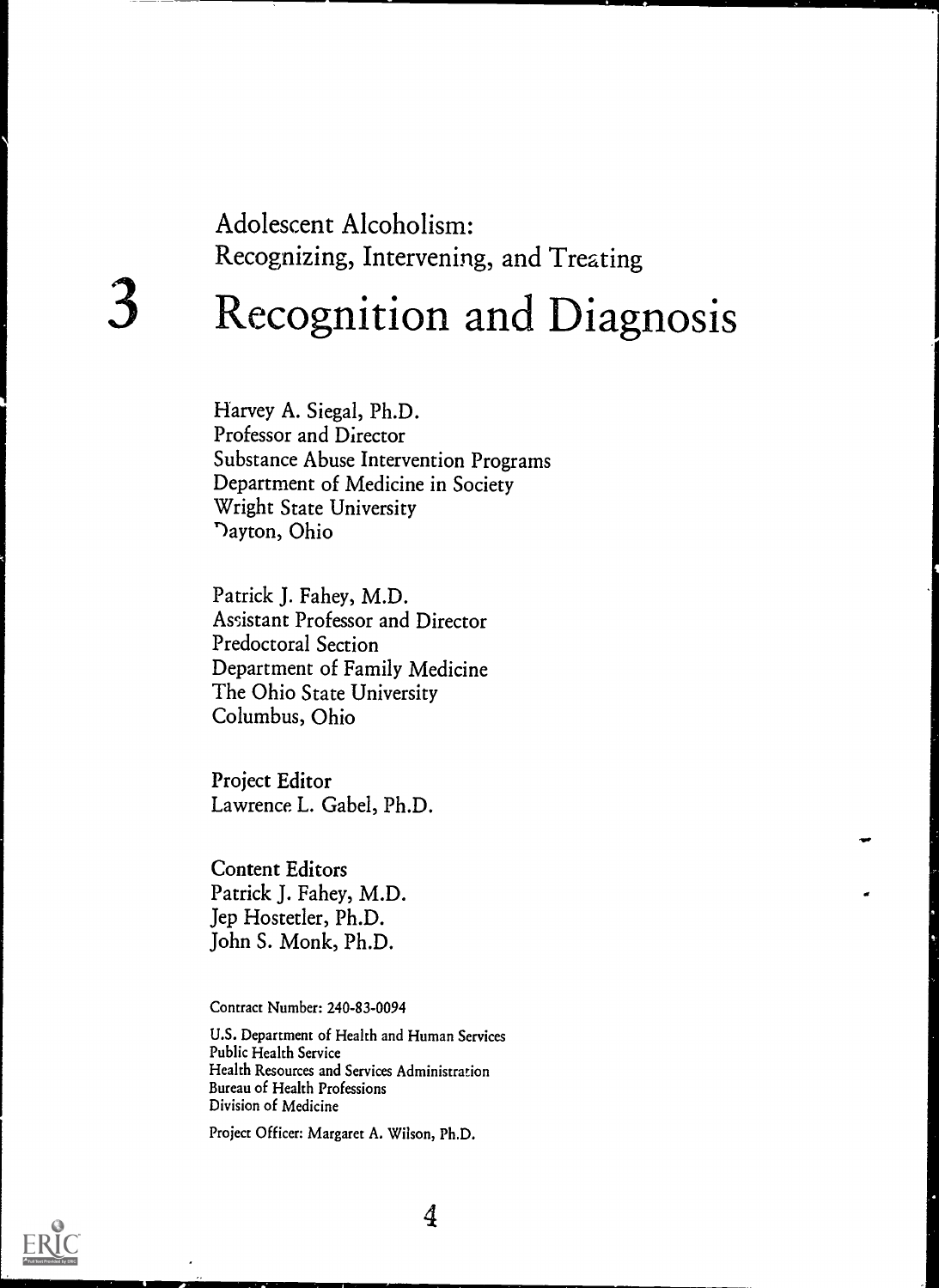## Acknowledg- Project Staff ments Lawrence L. Gabel, Ph.D. - Project Director, Associate Professor and Director, Graduate

Education and Research Section, Department of Family Medicine, The Ohio State University, Columbus, Ohio

Joan S. Rehner - Project Assistant, Secretary, Graduate Education and Research Section, Department of Family Medicine, The Ohio State University, Columbus, Ohio

Mark E. Clasen, M.D., Ph.D.- Family Medicine Coordinator (10/83-3/85), Clinical Assistant Professor, Department of Family Medicine, The Ohio State University, Columbus, Ohio

Patrick J. Fahey, M.D. - Family Medicine Coordinator (3/85-9/86), Assistant Professor and Director, Predoctoral Education Section, Department of Family Medicine, The Ohio State University, Columbus, Ohio

Jep Hostetler, Ph.D. - Alcoholism Coordinator, Associate Professor, Department of Preventive Medicine, The Ohio State University, Columbus, Ohio

Robert E. Potts, Ph.D. - Education Coordinator, Associate Director, Biomedical Communications, The Ohio State University, Columbus, Ohio

John S. Monk, Ph.D. - Evaluation Coordinator, Assistant Professor and Coordinator, Research and Evaluation, Graduate Education and Research Section, Department of Family Medicine, The Ohio State University, Columbus, Ohio

#### Editorial Consultant

Chester E. Ball, M.A., Assistant Professor Emeritus, The Ohio State University, Columbus, Ohio

#### Technical Assistants

Annette M. Battafarano, IvI.A., Graduate Research Associate,Graduate Education and Reseatch Section, Department of Family Medicine, The Ohio State University, Columbus, Ohio

Eden V. Wells, B.A., Medical Student Research Associate, Graduate Education and Research Section, Department of Family Medicine, The Ohio State University, Columbus, Ohio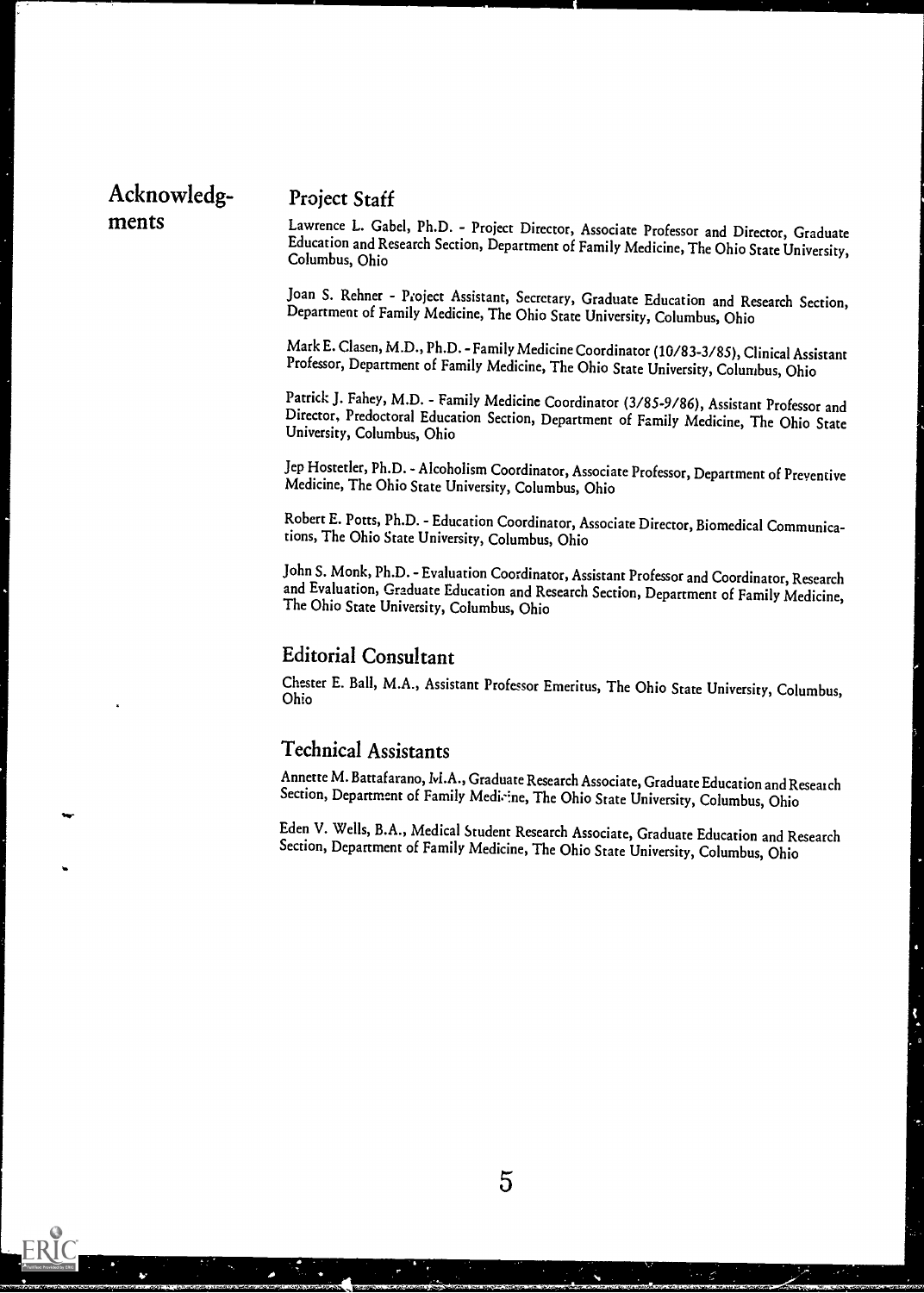#### Criteria/Assessment Committee

Samuel A. Wenger, CAC, Ph.D., Counseling Psychologist, Columbus, Ohio

Charles L. Whitfield, M.D., Medical Director, The Resource Group; Clinical Associate Professor of Medicine and Family Medicine; Clinical Assistant Professor of Psychiatry, University of Maryland School of Medicine, Baltimore, Maryland

Michael R. Liepman, M.D., Assistant Professor of Psychiatry and Human Behavior, Brown University, Providence, Rhode Island

Joseph V. Fisher, M.D., Professor Emeritus, Departments of Family Medicine and Psychiatry and Behavioral Science, Medical University of South Carolina, Charleston, South Carolina

Beryl R. Fruth, M.D., Family Physician, Columbus, Ohio

Mary L. Budzak, M.D., Family Practice Resident, Department of Family Medicine, The Ohio State University, Columbus, Ohio

Curtis L. Janeczek, M.D., Columbus, Ohio

A special note of appreciation is extended to persons in family practice residency programs and universities throughout Ohio for reviewing the materials and to faculty and residents of the Central Ohio Affiliated Family Practice Residency Programs where the materials were piloted.

Grant Hospital, Columbus, Ohio Riverside Methodist Hospital, Columbus, Ohio University Hospital, Columbus, Ohio Mt. Carmel Hospital, Columbus, Ohio

Composition, Camera Work, Reproduction, and Binding: Lesher Printers, Fremont, Ohio

Library of Congress Catalog Card Number: 86-051058

Copyright @ 1987 by the Department of Family Medicine, The Ohio State University. All rights reserved.

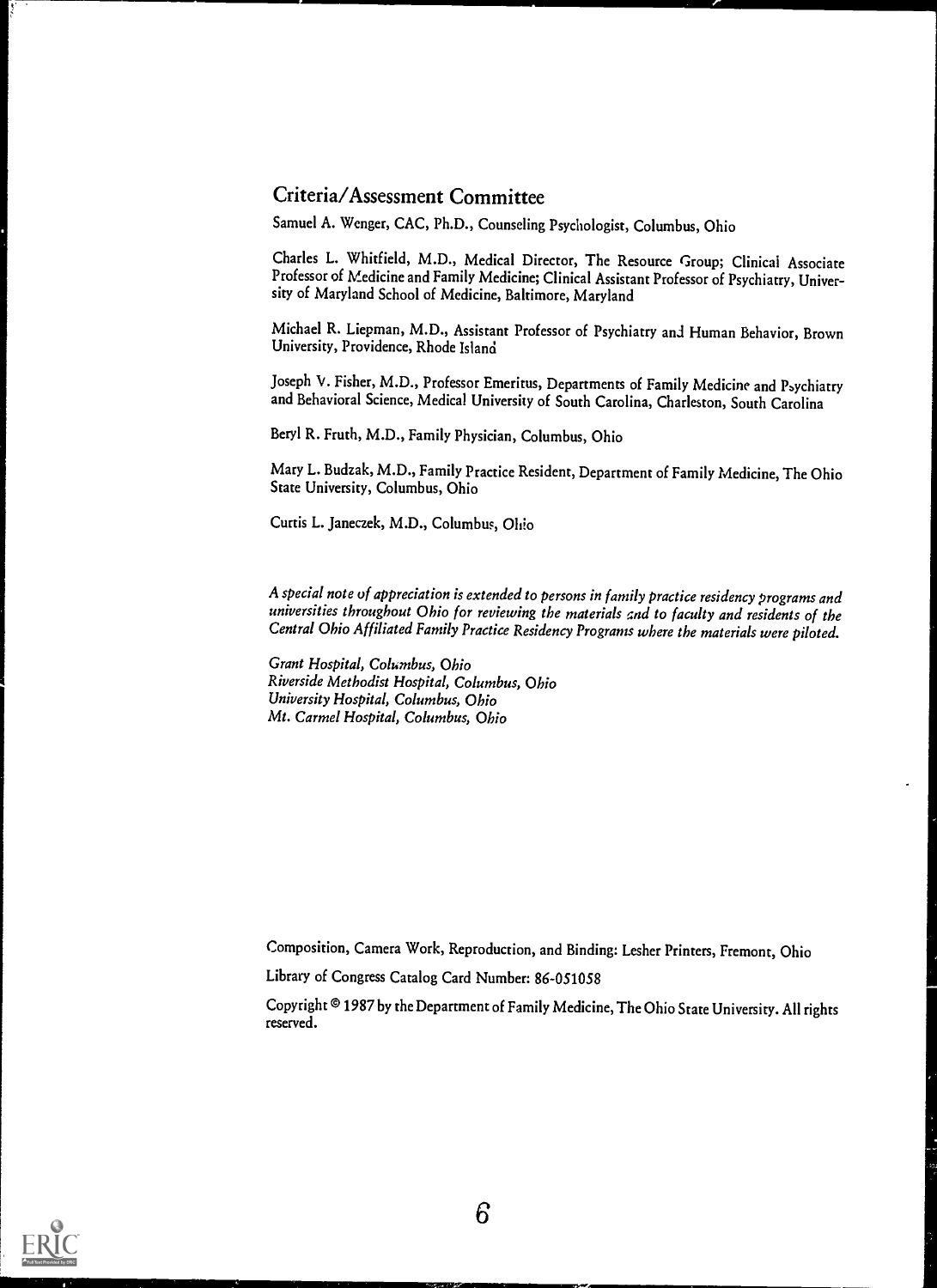| <b>Contents</b> |
|-----------------|
|-----------------|

 $\bullet$ 

|                                                                | Page           |
|----------------------------------------------------------------|----------------|
|                                                                | 1              |
|                                                                | 1              |
|                                                                | 1              |
|                                                                | 2              |
|                                                                | $\overline{2}$ |
|                                                                | $\overline{2}$ |
|                                                                | 4              |
|                                                                | 5              |
| Psychological and Psychosocial Attributes of User Groups       | 5              |
|                                                                | 6              |
| The Family and Chemical Dependency:                            |                |
|                                                                | 6              |
| Experimentation: Iuitial Concern in the Family                 | 6<br>6         |
| Committed/Harmful Involvement: The Family Responds             | 7              |
|                                                                | 8              |
|                                                                | 8              |
| Obtaining a History: Patient and Family System                 | 9              |
| The Chemical Dependency Assessment: Methodology and Technology | 9              |
|                                                                |                |
| Family Members: Technology of the Assessment Interview  12     |                |
|                                                                |                |
|                                                                |                |
|                                                                |                |
|                                                                |                |
|                                                                |                |
| Assessment and Compliance: The Physician's Limits  19          |                |
|                                                                |                |
|                                                                |                |
|                                                                |                |
|                                                                |                |
|                                                                |                |
|                                                                |                |
|                                                                |                |
|                                                                |                |
|                                                                |                |
|                                                                |                |
|                                                                |                |
|                                                                |                |
| 3-5. Problem Assessment - Intervention Level Matrix  18        |                |
|                                                                |                |



Figures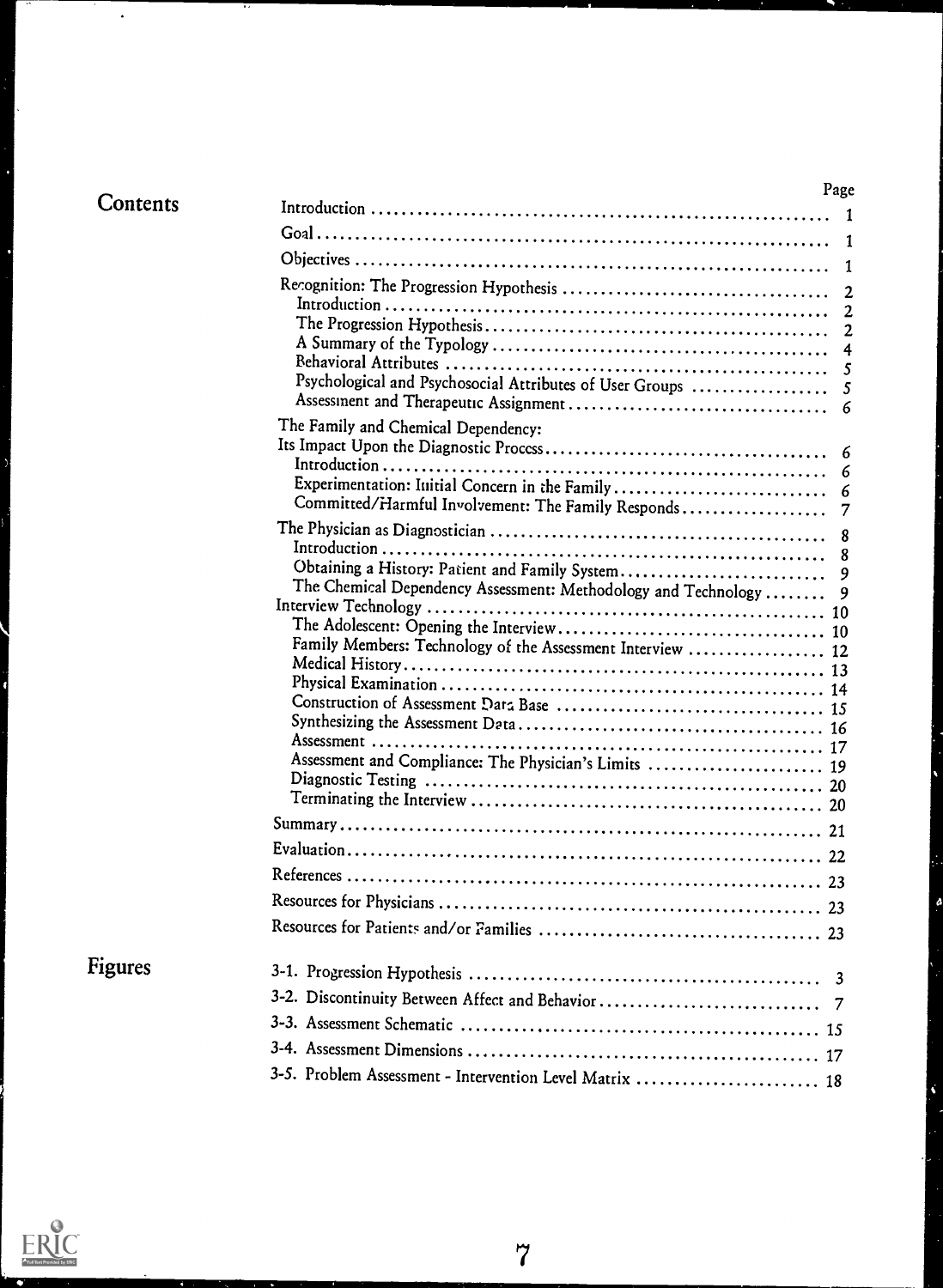| Introduction |  |
|--------------|--|
|              |  |

Introduction In the 19th century, the famous pathologist-physician, Sir William Osler, described syphilis as the "Great Pretender." Osler recognized how the signs and symptoms of this disease, at each of its stages, could readily mimic those of other conditions. Because the disease was so common at that time  $-$  and so difficult :o control  $-$  the physician was wise to consider syphilis as the actual cause of the disease which a patient was presenting. Today, alcoholism and, in a larger sense, chemical dependency might be seen in the same way. While every physician is familiar with the end-stage ramifications of chronic alcoholism, which may entail impairment of virtually every organ system, the signs and symptoms of many psychological and psychiatric abnormalities are mimicked by the effects of the abuse of alcohol and other mood-altering chemicals. Depression, anxiety, paranoia, and the like are frequently misdiagnosed when the actual cause is, in fact, the abuse of psychoactive chemicals.

> The primary care physician assessing adolescent patients is unlikely to see many of them presenting end-stage physical ramifications. Instead, the consequences will be more likely to present in the psychological and social domains. The intent of this unit of study is to increase your awareness of these domains and to heighten your willing. 'ss to explore the possibility of alcohol and drug abuse among your patients. This discussion will provide physicians with an overview that can help in the recognition of the abuse of these substances in both the adolescent and his or her family. The models to be presented  $-$  of the development and progression of use/abuse and of family functioning  $-$  are certainly not exhaustive. Extensive literature on causation, development, and family dysfunction related to these conditions exists and is refereneed in other units of study of this series. Here we provide a schematic which may help you recognize these conditions as they present in your patients.

> The unit of study recognizes that the primary care physician may not be the health professional who will actually manage the case and provide the alcohol or drug abuse-specific treatment once these conditions have been identified. Instead, the intent is to offer physicians information and skills which will help them obtain a valid and reliable history and will facilitate an appropriate assessment of a chemical-related problem.

Goal The goal of this unit of study is to provide an overview of the problem of teenage alcoholism and substance abuse and to facilitate the diagnosis of this threat to health and well-being. In reaching this goal, the physician will develop both a greater understanding of the progression of alcoholism and substance abuse and a sensitivity to the manifestations of teenage alcoholism and substance abuse seen in clinical practice.

**Objectives** 

Upon completion of this unit of study, you will be  $\ell$  is to:

- 1. Describe the model of alcohol and other substance abuse as a progression of events usually moving from experimentation to dysfunction.
- 2. Differentiate behavioral and psychological patterns or traits associated with each level of the progression.
- 3. Describe behavior patterns which would likely be exhibited by an adolescent harmfully involved with alcohol.
- 4. Describe the use of medical interviewing techniques in the attainment of a substance abuse history.
- S. List risk factors relevant to substance abuse and describe how physical examination and laboratory tests are employed as part of the evaluation.
- 6. Synthesize data to make an accurate diagnosis and an assessment of substance abuse.
- 7. Assess personal skills as related to a patient's level of substance involvement to determine appropriateness of providing care, consulting, or referring.

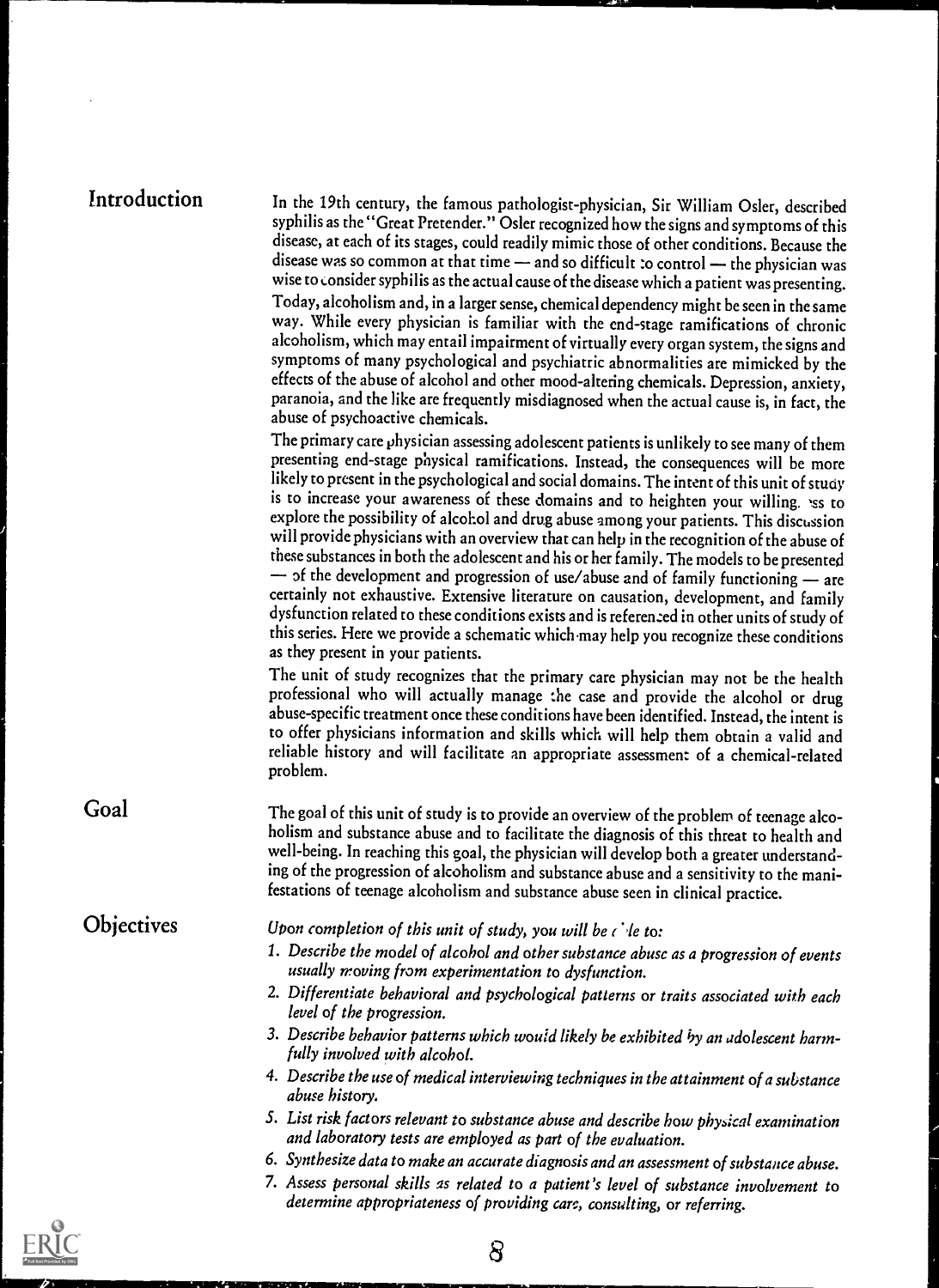## Recognition: The Progression Hypothesis

IThe progression hypothesis of substance abuse lists several categories of users and defines behavioral attributes and psychological features within each category.

#### Introduction

An effective model of substance abuse should, at the very least, make it possible to distinguish different categories of users. It also must describe how a user's "career" begins and ultimately where it can terminate. The Progression Hypothesis provides such a model.' Originally developed by Chambers in the early 1970's to<br>categorize epidemiological findings. Dr. Siegal. first Experimentation is a normal form of human activity. author of this unit of study, has used it extensively in their epipe exhibit a willingness to experiment with<br>clinical work with adolescent substance showers The new things in their environment in their life-long quest clinical work with adolescent substance abusers. The model provides definable categories of users, distinattributes, and provides some insight into differences in psychological and social functioning between the categories. This model assists the physician in evaluating adolescent patients by

- referencing where they are in their drinking or substance use career;
- logically sequencing intervention activities;
- "good" versus "bad" drugs;
- terms; and
- focusing the patient's and the family's attention on the actual consequences of use.

Among adolescents, it is nonproductive to distinguish alcohol from other mood-altering drugs. Unquestionably, alcohol has greater availability and use than do other substances, and the ramifications of alcohol abuse among the teenage and young adult group  $-$  especially in the area of automobile-related fatalities  $-$  is likely to be more profound. However, the dynamics of use and<br>progression are similar. Also, the sole abuse of any single agent tends to be rare in a sophisticated user. The scary point about the adolescent patient is that this progression may be extremely rapid - less than a year.

#### The Progression Hypothesis

The Progression Hypothesis is represented in Figure

3-1. It initially distinguishes between users and nonusers; that is, those who abuse psychoactive drugs and those who do not. The latter category, although psychologically and sociologically interesting, will not be reviewed here. Instead, attention will be focused upon the significantly larger category of "users." Each of the groups within the model is briefly described below.

#### Experimenters

IThe first category of use is the experimenter who is doing, in most situations, what is a normal activity of adolescence.

Most people exhibit a willingness to experiment with for satisfaction and fulfillment. Stated much more directly, we desire to "try" new foods, styles, and activities. Among the things that are experimented with is how the mind categorizes, organizes, and experiences the data being brought to it by its externally and internally focused senses. This has been referred to as the "state-of-consciousness."

• avoiding the nonproductive, false dichtomy about activity; for example, the "runner's high," fasting, "good" versus "bad" drugs; • visualizing drug use in dynamic rather than static deprivation, pain, and ingesting psycho-active chemicals.<br>Some writers have even suggested that mankind possesses This function can be manipulated in numerous ways.<br>Altered states can be achieved by strenuous physical activity; for example, the "runner's high," fasting, deprivation, pain, and ingesting psycho-active chemicals. an 'nnate drive to periodically alter the state-ofconsciousness. Anthropologic and developmental data have been offered to support the "inborn drive" hypothesis.1They claim a culture has yet to be discovered in which its members do not have some method of altering consciousness. Even very young children will alter perceptions through behavior, such as spinning to become dizzy.

> As a culture, we accept the periodic alteration of state-of-consciousness as desirable. While there is certainly some ambivalence, our culture endorses the moderate use of alcohol as one means to do so. In fact, experimentation with alcoholic beverages is considered one of the milestones of adolescent life. However, experimentation is seldom a single event. Instead, it is a "testing" or "sifting" process by which people evaluate the effects of use (whether they "like" the feelings) and

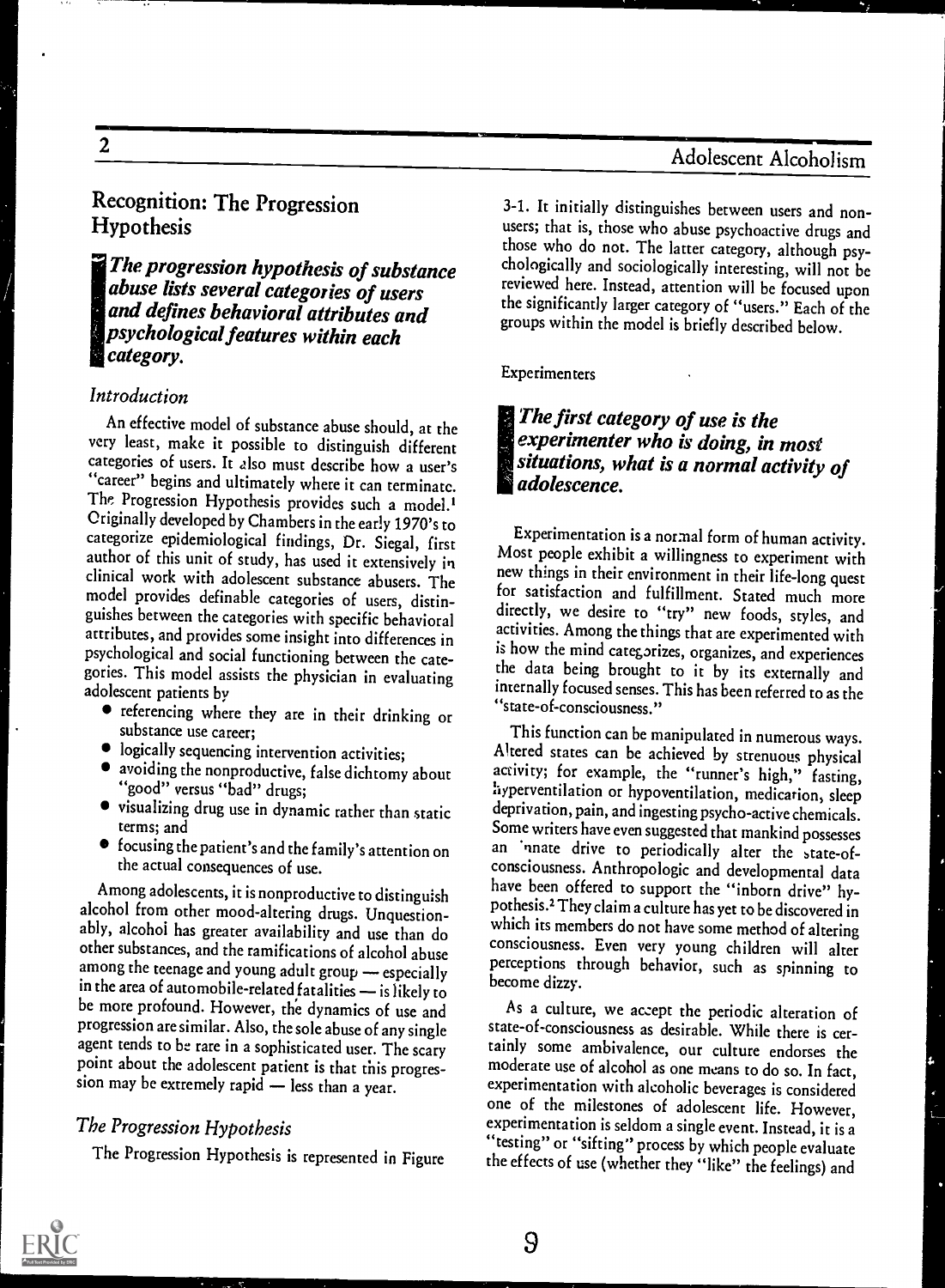| Figure 3-1.                                  | Progression Hypothesis |                                     |                                                      |
|----------------------------------------------|------------------------|-------------------------------------|------------------------------------------------------|
| LEVELS OF USE                                |                        | BEHAVIORAL ATTRIBUTES               | PSYCHO-SOCIAL<br><b>CHARACTERISTICS</b>              |
| Experimenters<br>Social Users                |                        | <b>Users</b>                        | Self-Reliance                                        |
|                                              |                        | Imitative Behavior                  | Self-Confidence                                      |
|                                              |                        | Peer-Initiated                      | Self-Control                                         |
|                                              |                        | Recreational                        | Goal-Oriented                                        |
|                                              |                        |                                     | Satisfaction with<br><b>Current and Future Roles</b> |
| Committed/Harmfully<br><b>Involved Users</b> |                        | <b>Seekers</b><br>Adaptive Behavior | Depression<br>Anxiety                                |
| Dysfunctional Users                          |                        | Self-Sustained                      | Alienation                                           |
|                                              |                        | Self-Medication                     | Role Frustration                                     |
|                                              |                        |                                     | Low Tolerance for Stress and Tension                 |
|                                              |                        |                                     | High-Risk Taker                                      |
|                                              |                        |                                     | <b>External Stimulus Seeker</b>                      |
|                                              |                        |                                     | Poor Reality Testing                                 |

determine how such effects "fit" with those from other activities and relationships.

Social and Recreational Use

The next category of use is the social and recreational use of alcohol; this level of use does not usually interfere with the individual's daily activity.

During experimentation, people try to determine not only whether they like the results but also if the consequences are either too unpleasant or too painful. If both decisions are positive, then progression to the next stage or category in the model designated as "Social and/or Recreational Use" may ensue.

Social and recreational use does not interfere in any kind of significant or consistent way with any of the user's other responsibilities or roles. The use, when

observed or known to others, typically does not engender strong negative sanctions; it is considered "appropriate" for the individual's current position. Moreover, the patterns in which use is organized place the user at low risk for problems.

Some explanation is necessary at this point. It should be clearly understood that use by adolescents is not being sanctioned. Instead, the intent is to categorize usage patterns by their consequences or risk. While few would question the capacity of most adults to drink socially and recreationally, the activity is clearly more difficult to support for adolescents. If drinking or drug use may interfere with an adolescent's acquisition and mastery of social or psychological skills, then it is no longer simply social or recreational. Furthermore, what is seen as nonproblematic for one age group may certainly be for another. An 18- or 19-year-old's weekend drinking cannot be considered in the same light as that of a 14-year-old. The problems are as much in the perceptions of the behavior by others as in the behavior itself. As such, it is essential that use by an adolescent is viewed in this larger context.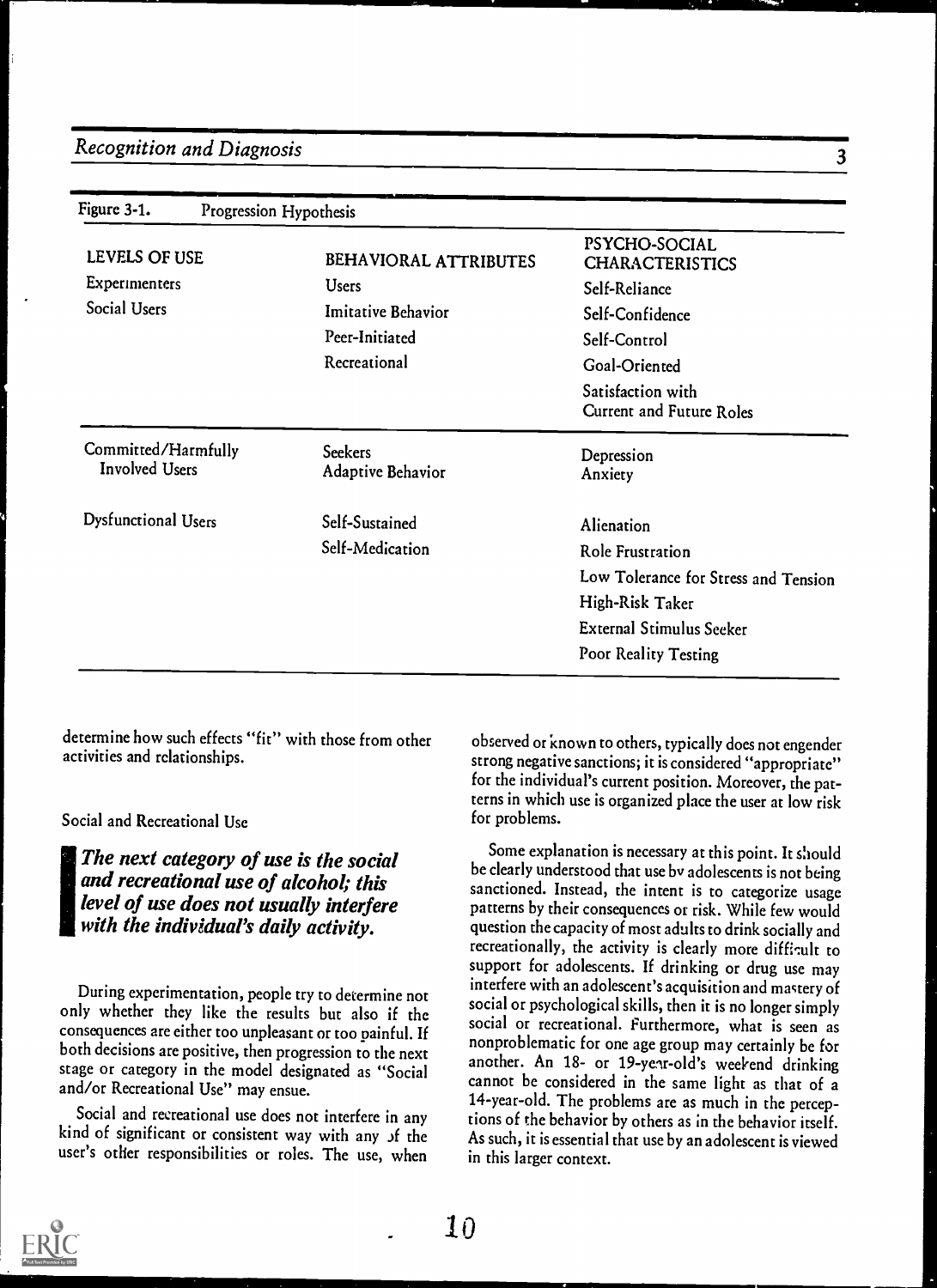Harmfully Involved/Committed Users

#### The next user category is the harmfully involved/committed user; this type of user has impairment in major life areas.

A heavy line separates the first two categories of the model from the latter two. While experimental and social use are defined as "normal," the latter two are seen as pathological. Expe.....iental and social/recreational use presents only a small risk for problems. This is net to imply that such use will not cause difficulties; but should they occur, users quickly alter usage patterns or avoid them entirely.

Two illustrations will help make the "normal" vs. "pathological" distinction clear. First, let us consider adults. Many adults drink alcohol, and it gives most no difficulty. Also, most adults drive automobiles. However, should adults ever put the two together (that is, drink alcohol and drive), they arc at risk for a DWI (Driving While Intoxicated) citation, or worse, a serious automobile crash. Either tends to be a very unpleasant, embarrassing, and ultimately expensive experience. For most people to whom it happens, the attendant difficulties are enough to convince them not to do it again. Because of the severe consequences and their recognition of their own vulnerability, they arc unlikely to place themselves in jeopardy again.

A similar scenario can be offered for an adolescent who sustains a disciplinary proceeding at school because of a violation of school rules pertaining to alcohol or drug use. The fact of the discovery and the impact of the sanctions imposed, coupled with the understanding that he did get caught, are enough to engender a behavioral are not willing to continually jeopardize important activities. Others, however, do not alter their problematic behaviors because they arc either committed to a lifestyle for which this substanceuse is necessary, or, they arc harmfully involved, meaning they do not have the ability, without external assistance, to effect any permanent change in their use, even if they want to.

Those placed in the Committed/Harmfully Involved category arc likely experiencing impairments in some of their major life areas, such as

- family,
- $\bullet$  school (or employment),
- social relationships,
- self-concept and self-esteem,
- psychological functioning, and/or
- health.

Problems consistently will appear first in the family realm and then surface at school or with the law. It is behavioral problems that are usually noticed. The most frequent will be extreme mood swings, combativeness, isolation, apathy, and radical changes in appearance and peer group associations. Because adolescence represents such a period of change and turmoil, it is unlikely that such changes will be initially attributed to either drinking or drug use. The recognition of the relationship between behavioral problems and the use often comes only with intervention.

Persons in this third category are still integrated into the major societal institutions. While they are alienated and the family is operating under considerable stress, "normal" function is still possible. School or job performance is impaired, but the abusers remain involved in these activities and continue to claim their importance while disclaiming their satisfaction with them.

Without intervention, persons who arc harmfully involved arc likely to sec their substance use as entirely under control, as causing no real problems, and any difficulties that they may be experiencing arc caused by others  $-$  teachers, parents, meddlesome friends  $-$  committed to persecuting them.

Dysfunctional Abusers

The final stage is the dysjunctional abuser; life has been disastrously affected by alcohol use. Unfortunately, this may result from a rapid progression in adolescence.

Those in the final or "dysfunctional abusers" category present as individuals with substance-abuse-caused problems so overwhelming that the supports provided by family and occupation or school have been removed. The family has disintegrated or has disinherited them, they have been expelled from school; they cannot hold a steady job. Each area of life has been disastrously affected by substance abuse. They have, in effect, expended all of their social and material resources.

#### A Summary of the Typology

The Progression Hypothesis presents a comprehensive way to view alcoho! and drug use with a population.



 $\overline{\mathbf{4}}$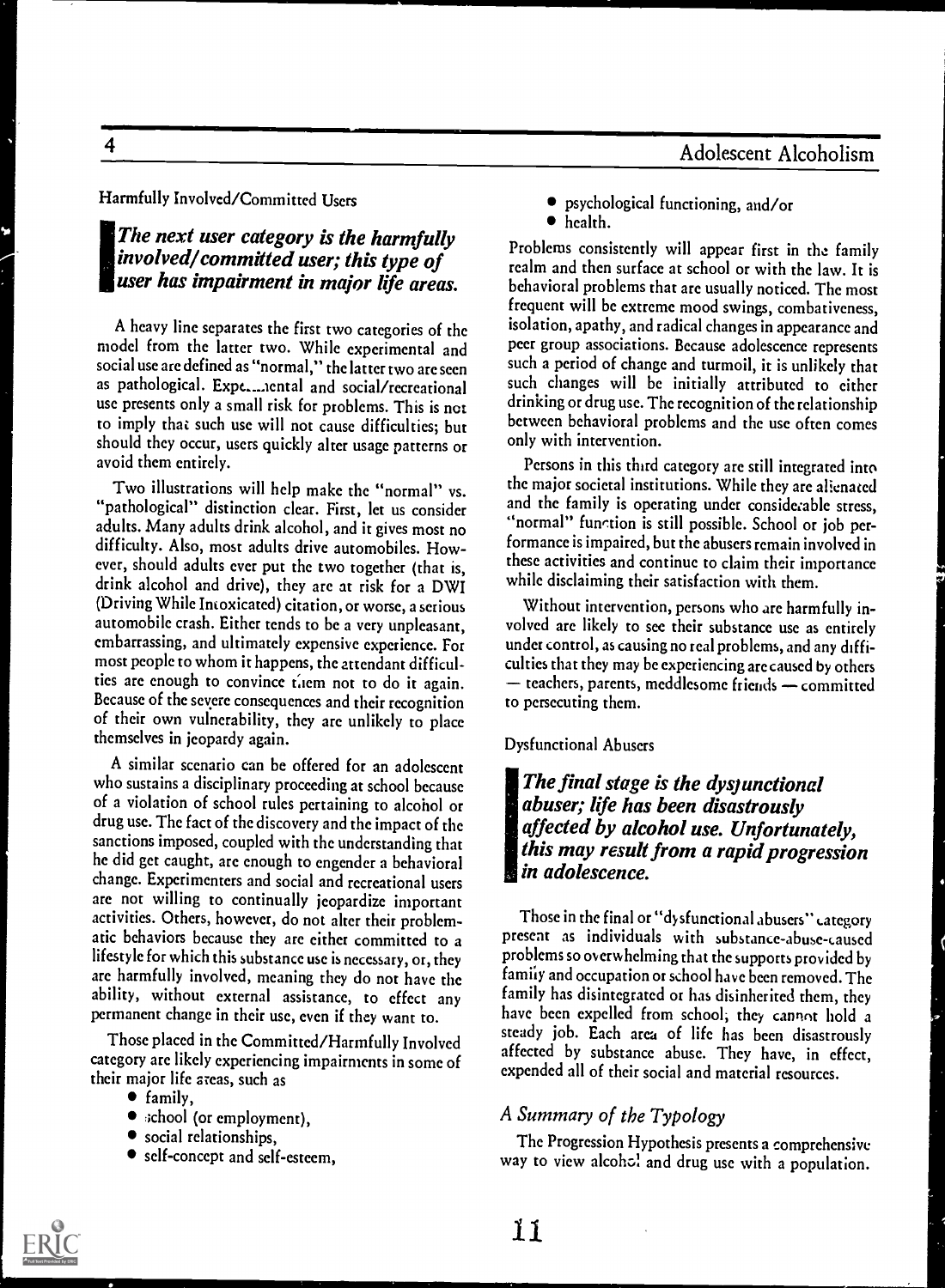While virtually everyone begins as a "nonuser," many, if not most, will at leasr experiment with alcohol, and many others will experiment with additional psychoactive drugs. Fortunately, most remain at the experimental and social/recreational level, and only a few, for reasons not clearly understood, will become harmfully involved or worse.

The Progression Hypothesis is especially useful to the physician because it encourages a consideration of the ramifications or consequences of use on function. Until functional impairment (that is, repeated disruption of one or several of the eight major life areas) has been documented, then the issues surrounding use patterns can be seen primarily in terms of vulnerability or risk. In this case, intervention is more difficult than when harmful invelvement can be established.

#### Behavioral Attributes

The first two categories of users are characterized by alcohol use which is peer-initiated, imitative, recreational behavior.

For purposes of assessment, additional distinctions between the "normal" and "pathological" should be made. The second column in Figure 3-1 portrays the behavioral attributes of those in the experimental and social/re( eational groups; they are designated as "Users." Those in the harmfully involved and dysfunctional categories are described as "Seekers." "Users" report that alcohol does something to them. They report enjoying the taste, the conviviality surrounding consumption, and the altered perceptions that are being experienced. Use constitutes imitative behavior -- behavit. that is peer-initiated and peer-sustained. It is recreational, and it occurs in such a way that neither developmental tasks nor role expectations are consistently impaired.

#### *F* The *ist* swo categories ("seekers") are haracterized by alcohol use which is '-initiated, adaptive, and a self $disting$  behavior,

"Seekers" report that alcohol does something for them. The effects provide them with something that they

pecceive as lacking. For example, problem drinkers report that, when they drink, they feel more powerful, more in control of themselves and their environment, more poteut, and more attractive. Alcohol and other substance abuse is the "Seeker's" way of adapting in an environment that is perceived as unpleasant or hostile. It is a direct way to avoid the painful tasks of maturation such as learning how to cope with feelings of rejection, uncertainty, and insecurity.

Because the effects are so predictable, the abuse is self-reinforcing, and the behavior is self-sustained. Without alcohol, the harmfully involved adolescent perceives little consistency in how he will be treated by peers, family, and others; little control or satisfaction is expected. Alcohol, however, consistently offers the desired effect.

The who are harmfully involved have learned that they can chemically cope with the painful feelings of depression, anxiety, and stress. They arc, in effect, medicating themselves.

#### Psychological and Psychosocial Attributes of User Groups

Psychological attributes of experimenters and social users include self-reliance, self-confidence, goal orientation, and role satisfaction.

The third column in Figure 3-1 portrays the significant differences in the psychological characteristics of those who are harmfully involved and those who are not. The debate about whether substance abuse is the "cause" or the "result" of these dysfunctional conditions is nonproductive. From a patient management perspective, all nonmedical use must be terminated before any effective treatment can be initiated.

For those who are not harmfully involved, standard psychometric instruments provide nonremarkable results. Perhaps one of the most sensitive indicators is the "orientation to present or future roles." The perception that you will likely have is that young people who are er entially satisfied with where they seem to be going are the least probi,matic.

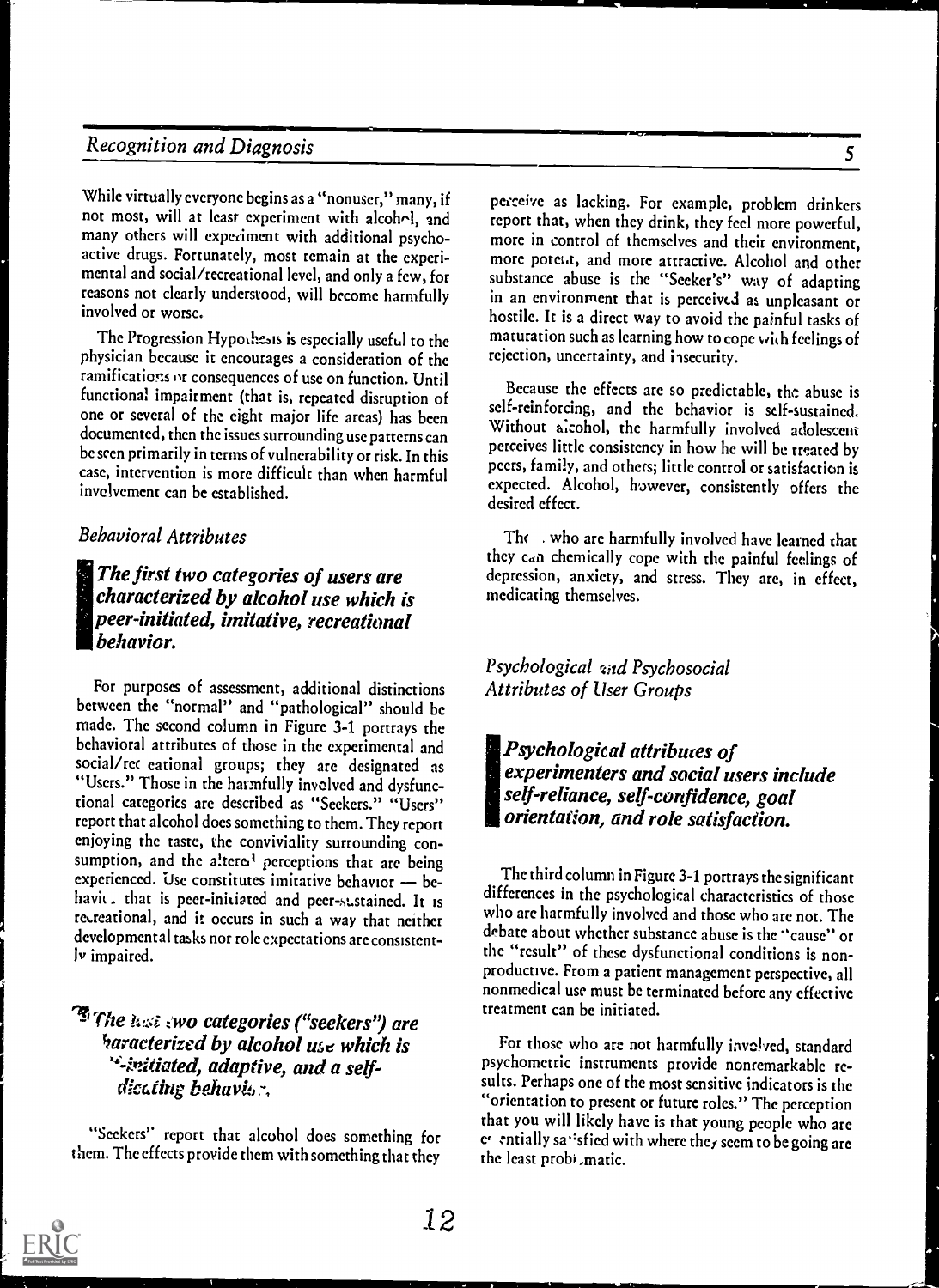#### !Psychological features of the last two categories include alienation, role frustration, anxiety, depression, poor reality testing, and risk-taking activity.

Conversely, thc,e who are harmfully involved show little direction or satisfaction. The picture they present emphasizes alienation, depression, and anxiety. Look for acting-out behavior  $-$  such as combativeness  $-$  in young men and sexual difficulties - most likely promiscuity  $-$  in girls. Change and lack of definition are handled poorly since stress and environmental tension are not tolerated well. Because they have created an elaborate psychological defensive system to protect their usage, it is unlikely that they will be able to understand the concern that others are exhibiting about their situations. This concern will typically be seen in negative terms.

#### Assessment and Therapeutic Assignment

Assessment of where in the progression the teenager is allows better formulation of a treatment plan. The final two categories of users need formal treatment.

The physician's task is two-fold here: (1) determining where in the progression the patient currently is, and (2) recommending the most appropriate service.

The task confronting the physician in assessing the substance-abusing patient is to determine where the patient is in the progression. Having doneso, it becomes possible to determine an appropriate level of service. For those adolescents who are not committed/harmfully involved, yet still demonstrating some vulnerability, prevention activities and education are appropriate. For those who are committed/harmfully involved and the dysfunctional users, formal treatment is necessary. Factors relevant to determining the choice of treat.nent modality - such as residential versus outpatient treat $ment$   $-$  would include the findings of medical assessments, motivation toward treatment, drinking patterns, and availabilit" of resources. Treatment alternatives and modalities for alcohol abusers are discussed at length in a subsequent unit of study of this series.

### The Family and Chemical Dependency: Its Impact Upon the Diagnostic Process

#### Introduction

If chemical dependency mimics and compounds dysfunctional signs and symptoms found within the individual, the mimicry and confusion are even greater when applied to a family system. If one member of the family is chemically dependent, the entire family will be affected.

The purpose of this discussion is not to present an exhaustive description of the family confronted by dependency or abuse by one of its members; instead, it is to help sensitize the physician to the signs and symptoms indicative of these conditions as they manifest themselves in the family system. In a real sense, it is assumed that the degree of familial dysfunction is likely related to the extent and severity of the problems of its individual members.

Seen in systems terms, the family is an entity which attempts to maintain its equilibrium or balance. As such, it alters its configuration in response to behavioral changes by its members. We must remember that the period of adolescence is one of the most difficult and stressful for both the young person and the family. The major developmental tasks involving the construction and testing of a separate identity along with the need to disengage from the family are well underway. At best, adolescent behavior will be inconsistent; more realistically, inconsistent and periodically problematic. The physician making any kind of behavioral assess.nent must move beyond reports of discrete incidents and search for emerging patterns which may indicate alcoholism or drug abuse.

#### Experimentation: Initial Concern in the Family

#### IThe physician can serve as a resource for the teenager and family in the experimentation stage while always **g** being watchful for "something wrong."

In the family confronted for the first time with drug or alcohol experimentation by a teenager, there is uncertainty about the meaning of the behavior. Generally, parents are more concerned about experimentation with drugs other than alcohol simply because they have had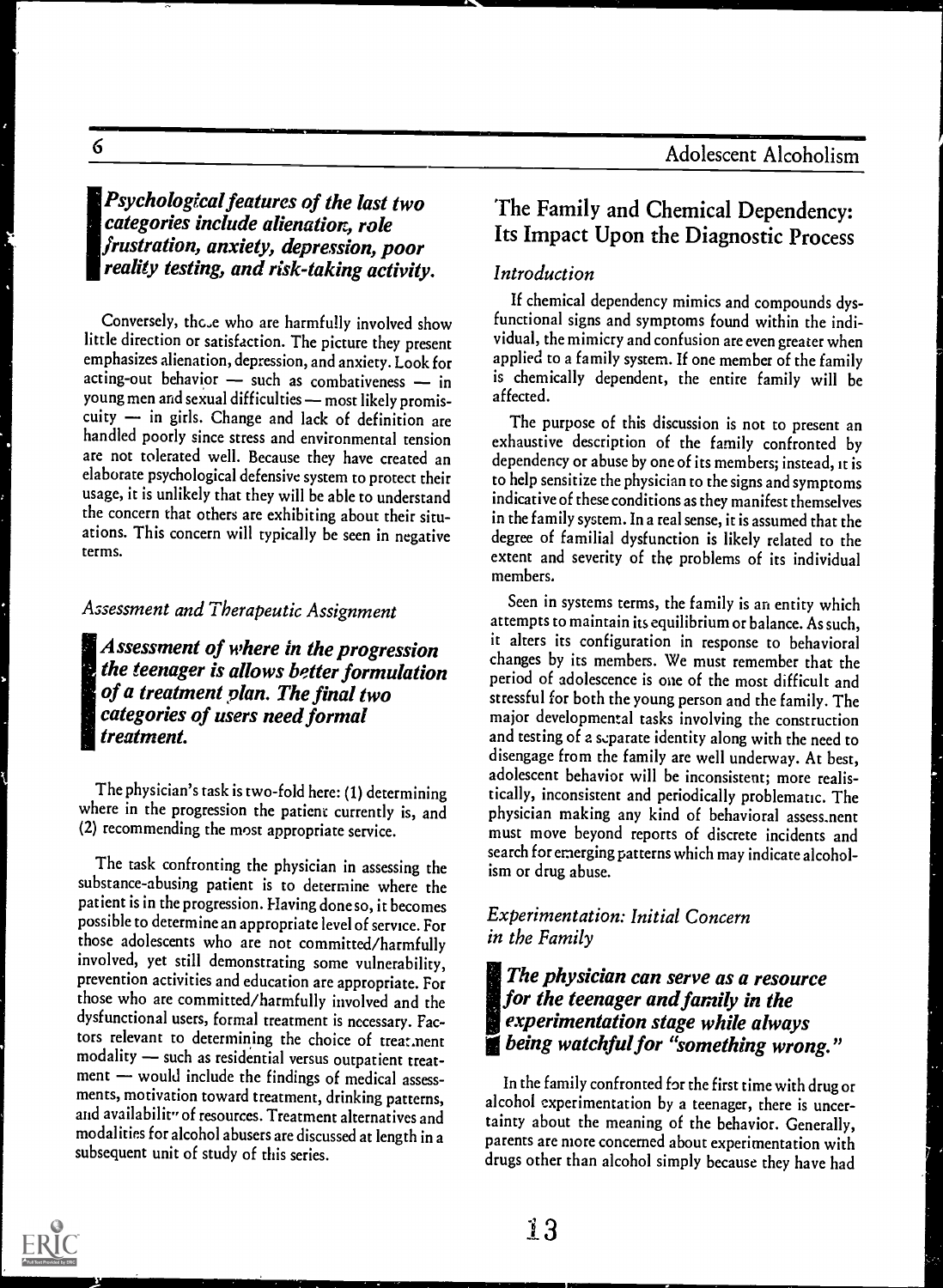<u>WANDELS VAN DE STATE VA</u>

less direct experience with them. Moreover, social norms surrounding experimentation with alcohol are better known, and parents may look back to their own experiences to define the incident.

It also is important to maintain some perspective about age and development. What is at reptable for a 19-year-old may not be acceptable for a 1S-year-old. While experimentation may occur at any age, very early experimentation may be indicative of a problem. If you sense that something is not quite right when considered in light of your understanding of the adolescent and the family, you should accept the perception as a vital component in your assessment process.

If you feel that the adolescent's use is actually at the experimental or social/recreational level, you can serve as an information resource for your patient and the family. Take care not to become enmeshed in family strife about freedom, choice of friends, etc., because if you seem to be taking sides, your credibility as a source of information and assistance will be compromised. We do not mean to imply that the physician should never take a stand; such would be irresponsible. Be aware that in their attempt to resolve conflict and strife, family members will look to persons outside of the system to validate their opinions and wishes. However, offering pronounce $v$ hat is acceptable behavior for a teenager in Figure 3-2. the conte  $\cdot$  of that family is not likely to be productive for the pi. *j*sician in the long run. Be definitive about the presence of stress and tension, then focus on issues such as vulnerability and that behavior can have real conseouences. It is through education and counseling services that families will reach an understanding of acceptable behavior.

Committed /Harmful Involvement: The Family Responds

With harmful involvement, youth may have inner emotions disguised by outer signs of charm, hostility, or helplessness. The family often has poor communication and hides the problem.

If the abuser is harmfully involved with drugs, he is either unwilling or unable to recognize the extent of involvement and likewise to appreciate the severity of the problems being experienced. Therefore it is unlikely that

he will attempt to effect a consistent change in either personai behavior or in treatment of other family members. In these states, there is a discontinuity between affect and observable output-behavior. Some writers have characterized this as a "two-layered ring" (Figure 3-2). In this conceptualization, the inner feelings are those of anger, guilt; shame, fear, and a very low selfimage or self-esteem. Conversely, the externally observable behaviors vary between anger, hostility, aggressiveness, charm, intimidation, helplessness, and grandiosity.

To appreciate the dynamics of substance abusers' behaviors, one must understand that chemically dependent persons need to protect their abilities to continue drinking or using drugs. In the case of harmful involvement, it is the relationship with mood-altering drugs that has become the most important aspect in their lives. The perceived positive relationship is reinforced each time they experience the anticipated effects of the drug(s) since they are more predictable and viewed as more consistently pleasurable than the interaction with family members and others.



 $14$ 

 $\sqrt{2}$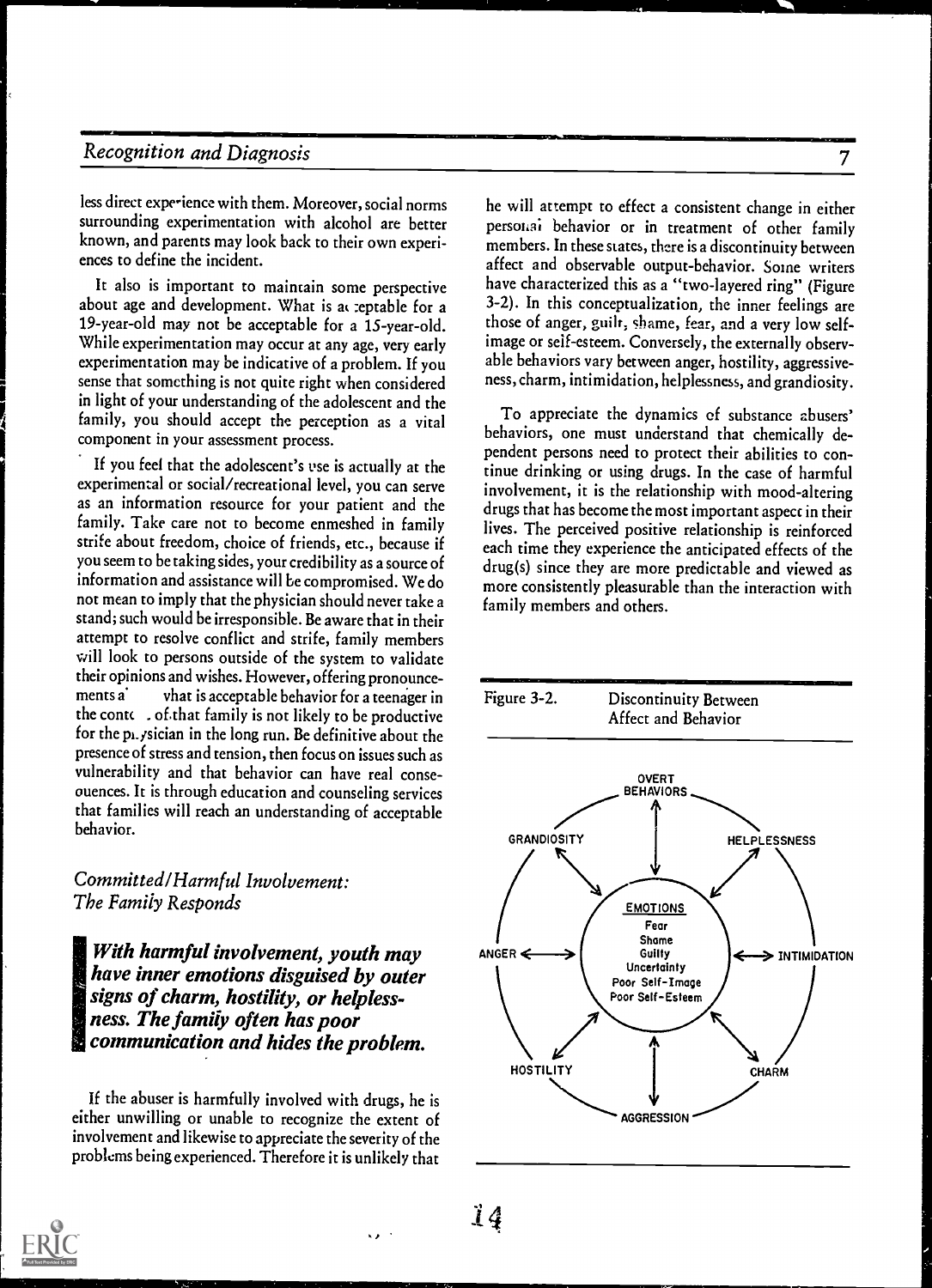Thus, in the family system in which an adolescent member is chemically dependent, one typically will find the following:

Poor Communication-Interaction in the family is only at the most superficial levels. It is characterized by an unwillingness or inability to meaningfully confront and resolve any family-related issues (View/Discuss Video VIIa).

Intimidation-Recognition or acknowledgement of drug or alcohol involvement evokes a response by the teenager of overt hostility and anger. The behavioral response is so immediate and so full of much threat that it discourages family members from approaching any subject  $-$  regardless of how tangential  $$ related to use.

Purposeful Hiding and Obscuration-Any direct mention of use or signs suggesting it are carefully obscured by elaborate schemes. Passivity and noncommunication provide complementary vehicles for the adolescent in his desire to control interventions by family members.

While these behavioral characteristics are described separately, experientially they are inseparable. Without consciously trying, families in which a member is harmfully involved engage, in what is typically referred to as "a conspiracy of silence." Through it they avoid the risk of disrupting the family system's equilibrium. This mechanism is responsible for the "denial-of-problem" by family members when intervention is first attempted by others external to the system (View/Discuss Video I). The harmfully involved individual also has defense mechanisms, just as does the family; these are discussed in Unit of Study 4, Intervention with the Dependent Adolescent, along with management suggestions for some of these specific familial issues.

The family equilibrium is sustained by the behavior and interactional patterns presented here. The family system is now functioning at a level structured to accommodate the behavioral changes which have occurred in its impaired member. The equilibrium discourages changes by family members who fear even greater disruption and uncertainty in their lives. Besides the usual reticence that many people have in revealing what they feel to be shameful or unpleasant information, the fear of even greater changes occurring in their lives now encourages these family members to withhold information from the physician (View/Discuss Video IX).

## The Physician as Diagnostician

#### Introduction

The physician's role in the diagnostic process is described and outlined early to the involved family, as well as what role will be played when treatment is begun.

The physician usually becomes aware of substance abuse problems in one of the family's members when some disruption occurs within a major life area. In the case of the adolescent member, these problems can present as brushes with the law, behavioral or academic problems in school, automobile accidents, the discovery of drugs, drunken incidents at home, an overdose, or radical changes in behavior. Often, another family member brings the matter to the physician's attention, or the physician may first be presented with the patient, such as in an overdose situation. The task of the physician is to evaluate the extent and severity of the adolescent's use and problems by obtaining data from family members, the patient, and other available sources. These data will help with the assessment of the problem.

Initial sections below will consider the diagnostic process as it relates to individuals and families. Final sections will describe the assessment process itself. In obtaining information, the physician instantly runs into the confidentiality issue. While this is discussed more in Unit of Study 4, Intervention with the Dependent Adolescent, the physician should advise all concerned that information is confidential, unless the physician fears harm to the teenager or others.

Many physicians are reluctant to pursue the diagnosis of alcoholism because of their inabilities to provide treatment of the diagnosed condition. They recognize the difficulties involved iu providing direct substance abuse treatment, the need for special resources (such as therapy groups), and their own time constraints. It is essential that the physician define for himself or herself and the family the goals for the diagnostic and assessment process. Unless the physician is prepared to actually provide treatment, then it needs to be very clear with the family and the adolescent that assessment is being done to (1) identify or diagnose a problem, its extent, and its severity; and (2) make a recommendation for the service that will be provided elsewhere. It is necessary that the family be assured that there will not be simply a "hand-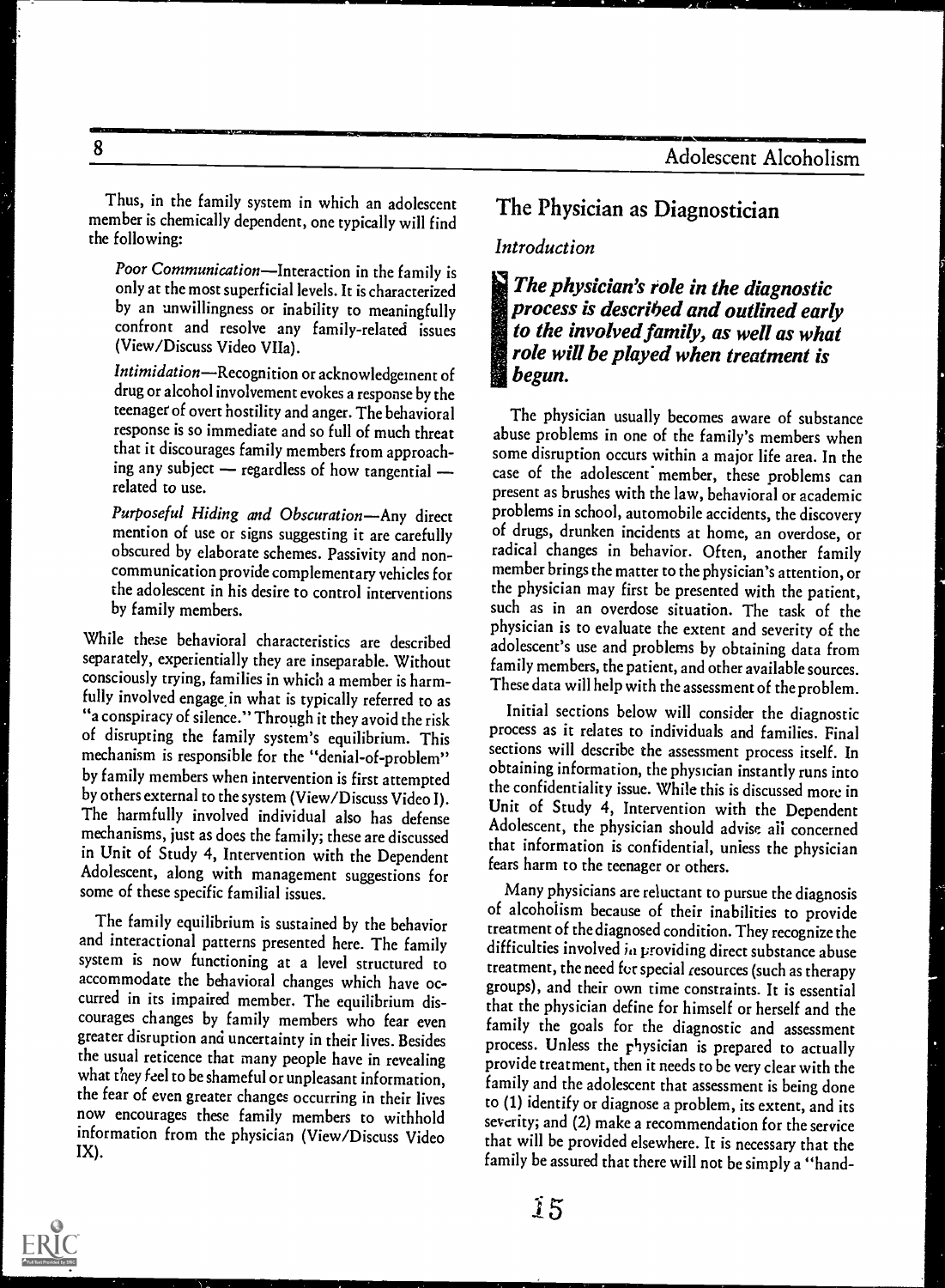off" to some nameless program or agency. Instead, the physician will maintain involvement with the family's health care and will take a special interest in monitoring the progress of the adolescent patient and the family as they receive the recommended service. For the family, the physician can reinforce professional interest by stating in advance that alcohol and drug abuse are medical problems about which there is much to be concerned. The actual treatment and referral process is fully discussed in Unit of Study 5, The Physician's Role in Referral and Treatment.

#### Obtaining a History: Patient and Family System

IThe physician obtains data individually from as many pertinent family members as possible and from the patient. A group meeting without the teenager may be worthwhile. Beware of denial!

After establishing the goals and objectives of the diagnostic process, the physician should describe to the person who has brought attention to the matter what is to happen next. This will involve interviewing each of the family members individually, including the identified patient. The physician should schedule sufficient time with each person involved to assure enough time to obtain the necessary data. If appropriate, the physician may conclude by speaking to the parent(s) regarding assessment of the problem (View/Discuss Video VIIb). Should intervention be the recommendation, the process is fully described in Unit of Study 4, Intervention with the Dependent Adolescent (View/Discuss Video VIIc).

In the evaluation of the identified patient, there may be between one and four "parents" involved. This refers to the situation of the "blended family" in which the natural parents have divorced and married others, with the adolescent having contact with both families. Often, valid data can be obtained from all involved parties. Siblings, natural or adopted, can provide invaluable data, and attempts should be made to solicit their input. A group meeting of family members, teacher, and a best friend may be quite helpful (View/Discuss Video V). While it would be ideal to hope to interview all concerned parties, as in any clinical situation, we ultimately have to use what is available. This may mean that the only data available will be from the identified patient and a single parent.

The Chemical Dependency Assessment: Methodology and Technology

'Other sources of information include school records and information front prior counselors or even the legal system.

The goals and objectives of the substance abuse assessment are in actuality not dissimilar from that of any medical or health-oriented assessment. The interviewer needs to be able to

- 1. facilitate the patient's telling his own story,
- 2. collect sufficient data to make a valid and reliable assessment,
- 3. organize the data in some sort of coherent fashion,
- 4. draw appropriate conclusions from the data, and
- 5. formulate and present a plan of action to the patient and family.

As in other therapeutic interviews, if the process is effective, the patient will achieve greater insight into current conditions and himself.

In the area of substance abuse, however, the patient (and perhaps the family as well) often has a stake in obscuring from the physician, or anyone else likely to impact upon the current situation, as much data as he possibly can. Therefore, from the time the initial contact is made requesting that the physician assess an adolescent patient's current drinking and/or drug situation, it is necessary to begin the data collection process by requesting sources of data not usually sought.

Typically, the request for an assessment of an adolescent occurs after a crisis has occurred  $-$  the adolescent presents at school intoxicated, drugs or alcohol are found in his possession in school, there has been an encounter with the police, or some crisis occurred in the home. Upon this initial contact, the physician should request information and documentation relevant to the adolescent's current situation. This would include, but not be limited to,

- reports obtainable from the teenager's school,
- statements and records from any therapists or counselors that the adolescent has consulted with in the last 18 to 24 months, and
- any contact with juvenile justice authorities, such as information available through probation officers.



ï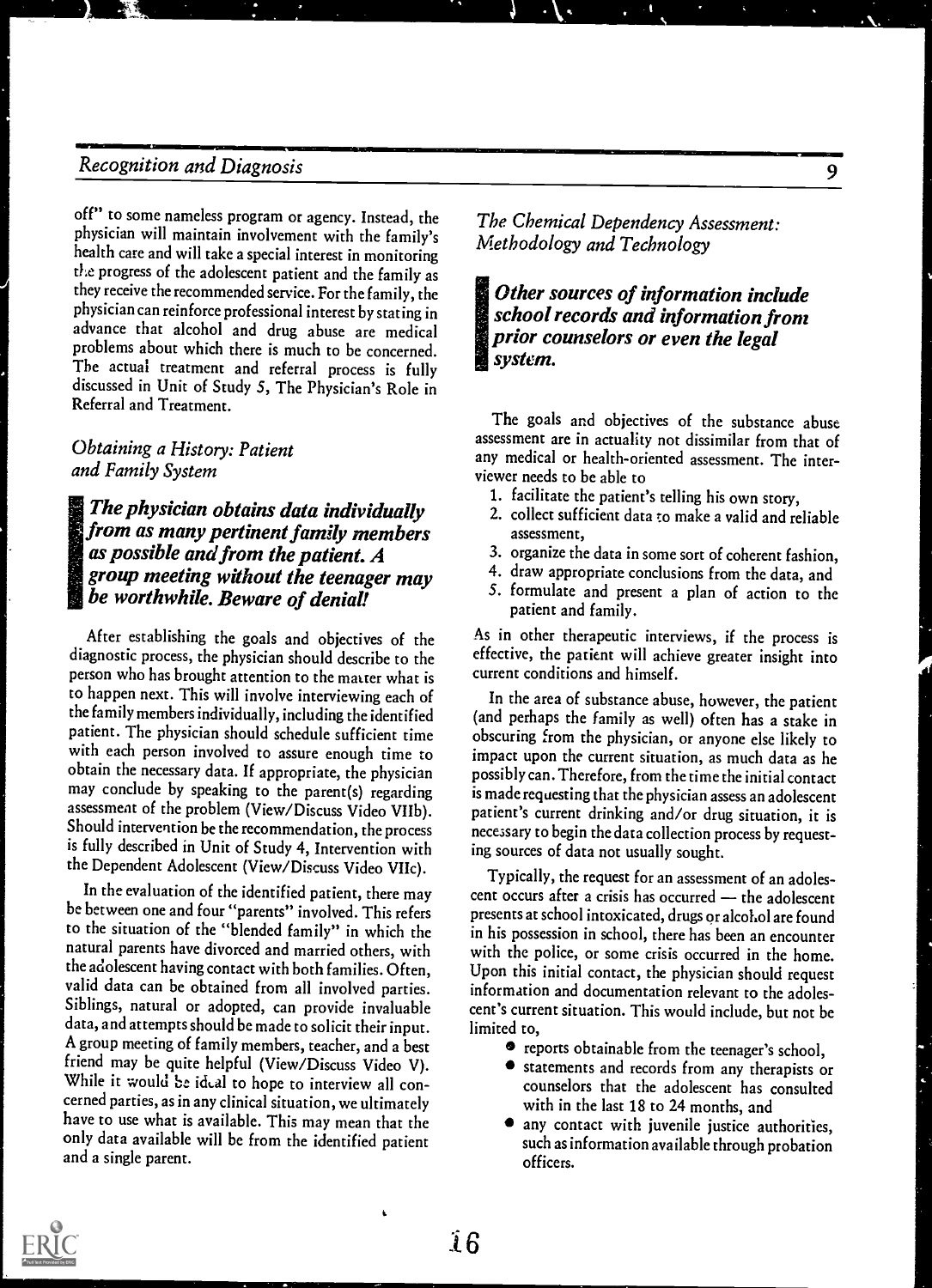We would counsel that the physician request the parents or guardians of the adolescent to obtain the information (and reports) from the sources listed above. The welter of privacy and confidentiality legislation makes it extremely difficult for a third party  $-$  even with seemingly appropriate releases - to obtain information about another. The physician who attempts to wade through these systems may become stymied; have the parent or guardian directly request these materials and have them conveyed to you before the actual assessment.

While the information provided by these sources will not substitute for a comprehensive personal history, they can be useful in corroborating the .eports offered by the adolescent and his family. These data, if available, provide a valuable point of triangulation for any personal history data offered. Contradictions between such external records and self or family reports provide a valuable data source in making an assessment.

Another adjunct to the assessment process can be the use of drugs/toxicological urine screens. Regardless of the findings of the screen, which if positive for any agents should be included in the database, there may be some psychological advantage obtained by it. At the very least, the use of such a procedure is reflective of the "scientific" aspects of health care; laboratory testing fits with the patient's perception of the methods of diagnosis. More specifically, since the adolescent patient seldom knows what urine testing can effectively reveal, having provided a sample and then having the results of it known to the physician places the physician at some psychological advantage in obtaining a drug history. Knowing that the physician has "scientifically produced" data available, the teenager may be more willing to be open about his usage pattern.

Because an adequate assessment cannot be done in just a few minutes, the physician should schedule interviews with the adolescent for blocks of at least 45 minutes duration for the assessment. It is useful at this initial contact for the physician to explain that the assessment may take more than one interview; these should be scheduled at that time. If the assessment is completed during the first block, then other time blocks -- scheduled several days later  $\rightarrow$  can be freed for other work.

To review, the assessment begins with an interview with the adolescent and all of the family members (and relevant others accompanying him). This introductory session, generally lasting five to ten minutes, outlines the physician's goals and objectives for the assessment and

the expectations of the family and adolescent. Then, beginning with the adolescent, each member of the family is interviewed separately.

### Interview Technology

It is important to emphasize again that the chemical dependency assessment intsaview is not dissimilar to any other health or medical interview. The physician needs to facilitate the patient's (and family's) telling of the story, to help focus them on the process so that relevant data are provided, and to terminate the process when sufficient data have been obtained. Perhaps even more so in this situation than in others, the physician needs to create an atmosphere which encourages rapport and disclosure. He or she needs to be exquisitely aware of the negative variables that impinge on this atmosphere and make every effort to overcome them. Factors which encourage the patient's perception of the physician's empathy and acceptance, as well as the perception of privacy (both psychologic and actual) need to be encouraged.

#### The Adolescent: Opening the Interview

#### Your teenage patient will likely be hostile; allow the patient to present his own history, using open-ended **questions.**

Typically, the adolescent presents in a hostile or defensive posture. He is present at the assessment because of a crisis involving drinking or drug use or the suspicion thereof (View/Discuss Video  $\angle$ ). He is angry with his parents and other authority figures in his life, and readily identifies the physician as aligned with them. Seldom, however, will he verbalize these feelings. Any attempts by the physician to mollify these feelings generally are unsuccessful. Also, the time constraints imposed by the assessment itself mitigate against any kind of constructive confrontation with the adolescent's feelings. Instead, it is more productive to acknowledge the patient's feelings, and affirm his right to own them. Using such a posture, it is possible to "agree-to-disagree" about how the world works and still proceed with the task at hand.

Immediately inquiring about drug usage or drinking is nonproductive. It readily confirms the adolescent's preconception about the nature of the assessment and can make him even more defensive. However, by again acknowledging that the visit has been provoked by a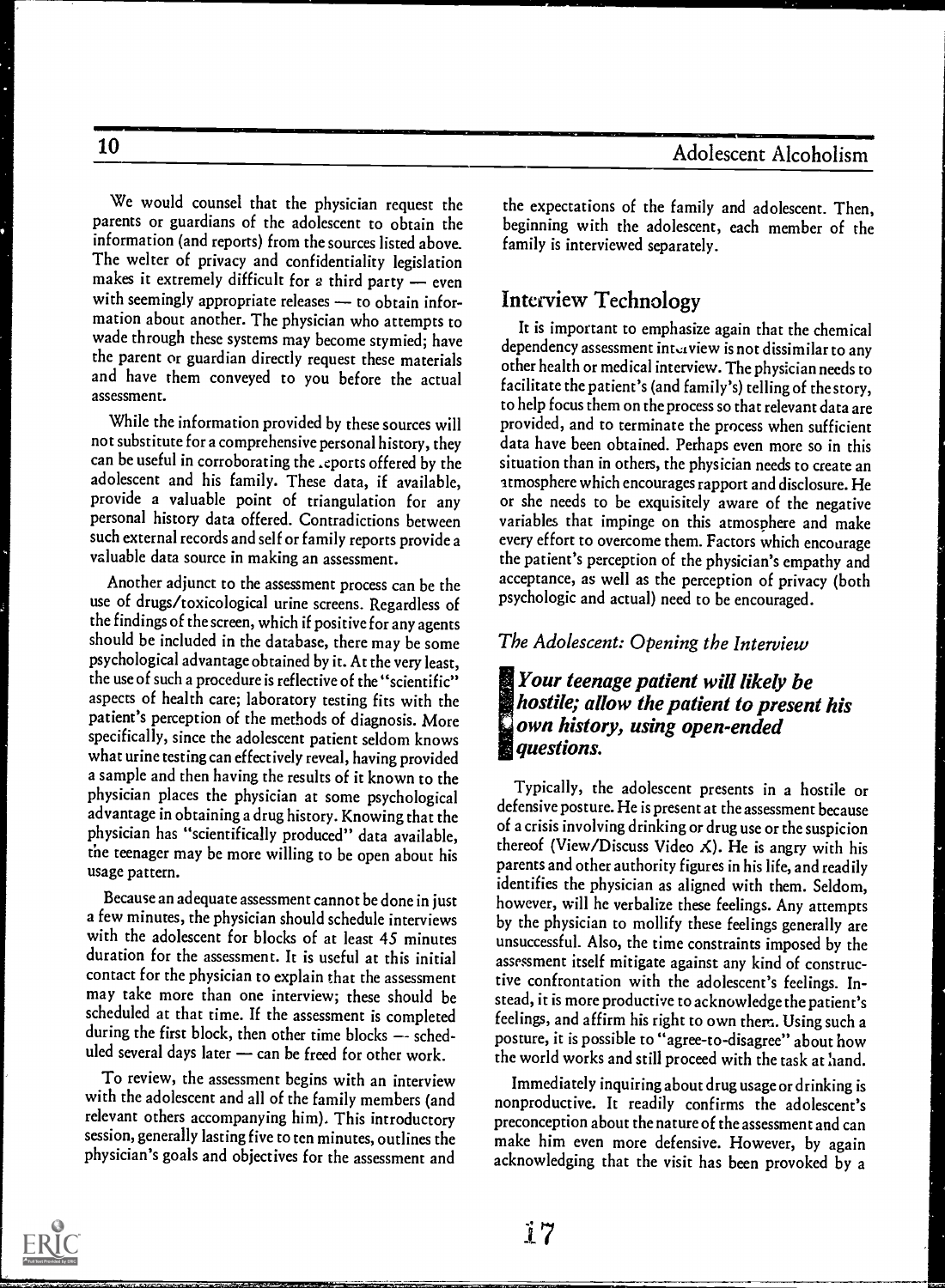crisis  $-$  or at least a disruption  $-$  in the teenager's life and that the situation involved has at least two sides, and so far all that has been heard is the one offered by parents or some other authority figure, it makes it possible to invite him to tell his side of the story and to describe from his own perspective the events that led up to the crisis (View/Discuss Video III). This provides the young person with the opportunity to begin telling his own story.

The description of the specific event lends itself readily to lines of inquiry allowing the teenager to describe how his family has reacted to the incident, and the reaction of others  $-$  including peers  $-$  around him to what has happened.

Early in the interview process, make it clear that you are interested only in him and that if you ask questions about friends, it is for clarification and that you do not want identifying information such as last name and the like. Open-ended questions are much, much more productive than closed-ended questions. At each point, ask for clarification and specification., and, most importantly, request behavioral examples.

Data need to describe changes that have occurred in the adolescent's life that may relate to his drinking or drug usage. Since this is such a rapid period of change in development, intervals of three to six months are appropriate milestone marks. Again, it is essential that behavioral examples are obtainc.. This is where the perspective on the young person's situation will be obtained.

To provide the understanding of the patient's relationship with alcohol, have the teenager discuss his changing use patterns during initial experimentation: when use occurred, who was present. how he felt, and what it did for him.

As you begin taking the drinking and drug history do not separate it from other aspects of the adolescent's life. For example, ask him to describe his initial experimentation with alcohol: when it occurred, who was there, how he felt about it, and what it did for him. Proceed to queries about more recent events and any changes in consumption patterns or tolerance. Ask for his feelings about drinking, how he feels when he drinks, and what he thinks his drinking seems to do for him. These data

will provide a picture of the adolescent's relationship with alcohol (and other drugs).

For example., some health professionals find it comfortable to lead into the questions after inquiring about the smoking history. A typical dialogue may be:

|          | Physician: "Do you smoke cigarettes or other to-<br>bacco?"                                                                                                      |
|----------|------------------------------------------------------------------------------------------------------------------------------------------------------------------|
|          | Patient: "I guess you could say I do."                                                                                                                           |
|          | Physician: "How many packs a day?"                                                                                                                               |
|          | Patient: "Somewhere around two."                                                                                                                                 |
|          | Physician: "Do you use snuff or other smokeless<br>tobacco?"                                                                                                     |
|          | Patient: "Only when I play softball, then I grab a<br>can of snuff."                                                                                             |
|          | Physician: "How do you use alcohol?" (Notice the<br>difference in asking this question as op-<br>posed to, "How much do you drink?")                             |
| Patient: | "I never touch the stuff!"<br>Or<br>"I don't drink."<br>Ωr<br>"I quit six months ago."<br>n۳<br>"A couple of beers a night."<br>Or<br>"As much as I can afford." |

A helpful question to ask yourself is, "Does drinking interfere recurringly with any aspect of this person's life?" If the cumulative answer is yes, the physician has some evidence that this teenager is at least harmfully involved with alcohol.

It is also important to determine the scurce of the young person's alcohol or drugs, not to report it to the authorities, but rather to determine his usage pattern. For example, the teenager who can buy his own marijuana is further advanced in his usage pattern than the young person who only smokes it when provided by a friend.

## Be sure to ask the teenager about his **family's substance use.**<br>**family's substance use.**

It is vital to ask the youngster to describe his perceptions of parental and other family members' drinking (and/or drug use). Encourage him to compare

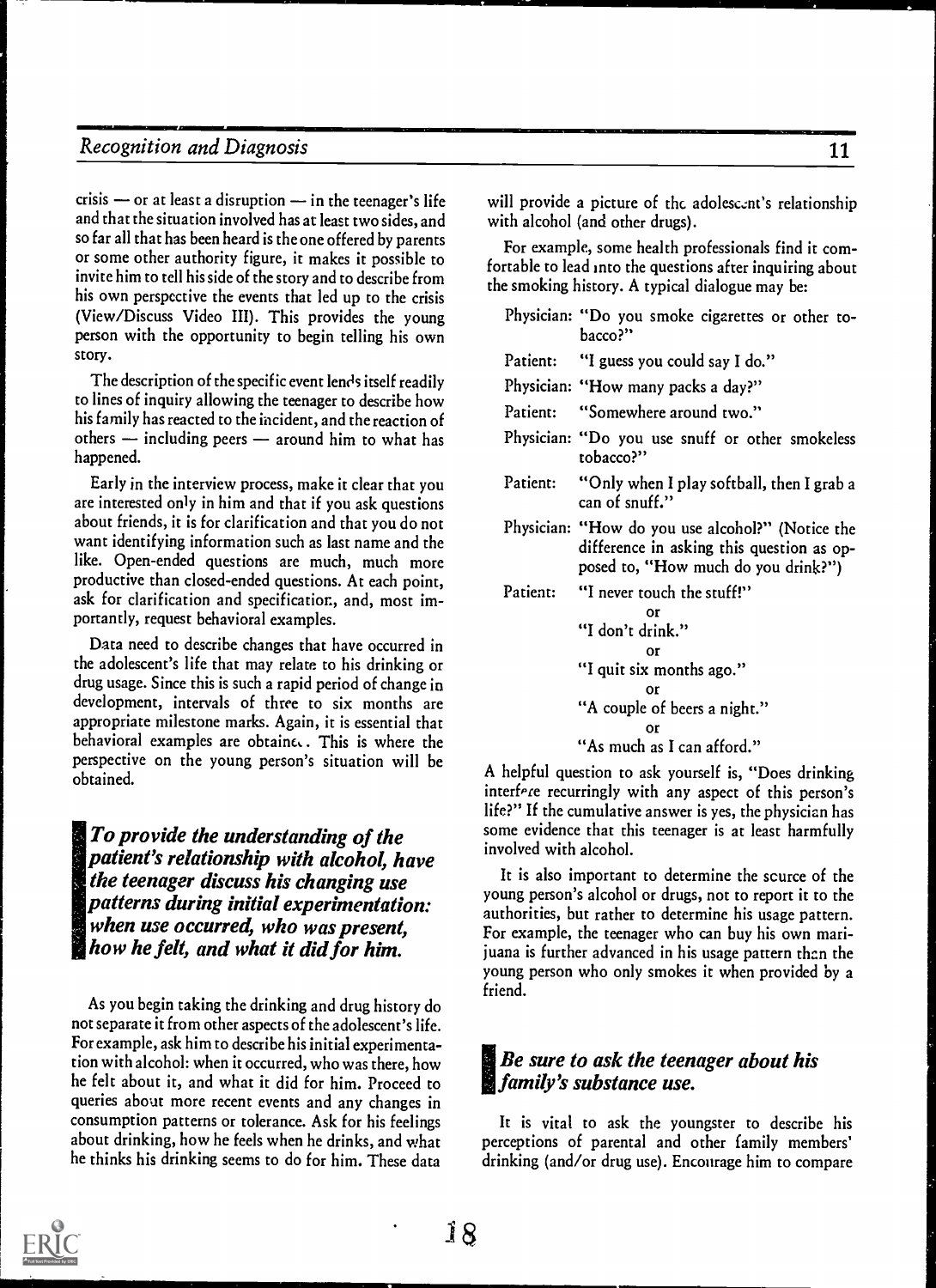and contrast his own use to that of the family's. Here too do not forget to get behavioral examples outlining his descriptions.

Family Members: Technology of the Assessment Interview

#### Family members should be asked about specific incidents and the impact of these incidents upon the family. Identify changes in behavior that have recently occurred.

Structurally, the assessment interview for family members is not dissimilar to that of the identified patient's. It begins with inquiry at the most general level and gradually narrows to obtaining (more) specific data, finally focusing on those areas necessary to inform the diagnostic process.

For family members, begin by asking them to once again recount their impressions of the specific incident (or incidents) which motivated the assessment. After they provide their understanding of "the facts" of the incident, they should relate their impressions of the teenager's school and social or peer situation.

Each respondent should be asked to describe the impact of the incident(s) or perceived problems which the teenager has experienced on the family's functioning. These accounts can provide a rich source of data about the adolescent's role in the family, the family's level of functioning, and the kinds ofsupport that the family can mobilize to resolve the crisis.

Having dealt with the specific incident(s) and using a chronologically structured approach, data are elicited about the teenager for the preceding 12 to 24 months, focusing on perceived changes in school performance, leisure activities, interests, peer associations, behavior within the family, and any other areas that the family deems important. Encourage the parent(s) to provide data-with as many behavioral examples as possibleon general behavior and do not restrict the report to only those areas that are concluded to be problematic or drug-related.

#### **Do not hesitate to obtain data about** drug and alcohol use by all persons.

Data about the parent's own drinking and drug use

should be obtained. This line of questioning is initiated when you believe that rapport is greatest; the inquiry should be grounded within larger behavioral patterns, such as dietary habits, sociability, recreation, and the like.

The evaluation should include drinking and drug use data on each family member. Do not be satisfied with cursory labels such as "social drinker" or "a few beers." Instead, ask specifically about drinking patterns and, most importantly, the ramifications of drinking :n the major life areas. These are sensitive areas, so questions must be posed in neutral, nonjudgemental ways.

In the assessment of familial risk factors, inquire about the presence or history of alcohol or drug problems in the identified patient's blood relatives within the three generations of the nuclear family. If any "problem" is indicated, then ask the family member to describe it in greater detail.

From the perspective of their current situation, some family members will not wish to "rock the boat." While they are not happy with what may be occurring within the family, the prospect of additional turmoil or change is greeted with much anxiety. Obtaining information to provide a valid assessment in a brief period of time will challenge the physician. The challenge, however, is well worth it (View/Discuss Video IX).

Data collection necessarily begins at the first moment of contact wit'l the patient and the family. The physician should carefully note how members of the family relate to each other. Subtle information from family members will suggest much about the family's pattern of communication. Easier, more open communication among family members suggests that the family is functioningat a fairly healthy level. An example of a family not functioning at a healthy level is one in which the physician astutely may recognize that a woman's recent bout of back pain is secondary to problems with her teenage son. Knowledgeable physicians are attuned to the health problems of other members of the family. Stress has been correlated with the onset of organic illness.

The physician needs to facilitate the patient's telling the entire story. Use of open-ended questions to accomplish this is demonstrated in several of the video scenarios. However, it is unlikely that the patient will be able to or willing to provide all of the necessary data himself. Conversely, information about what is occurring in the family as reported by the parent(s) may also be highly selective and biased. Therefore, the physician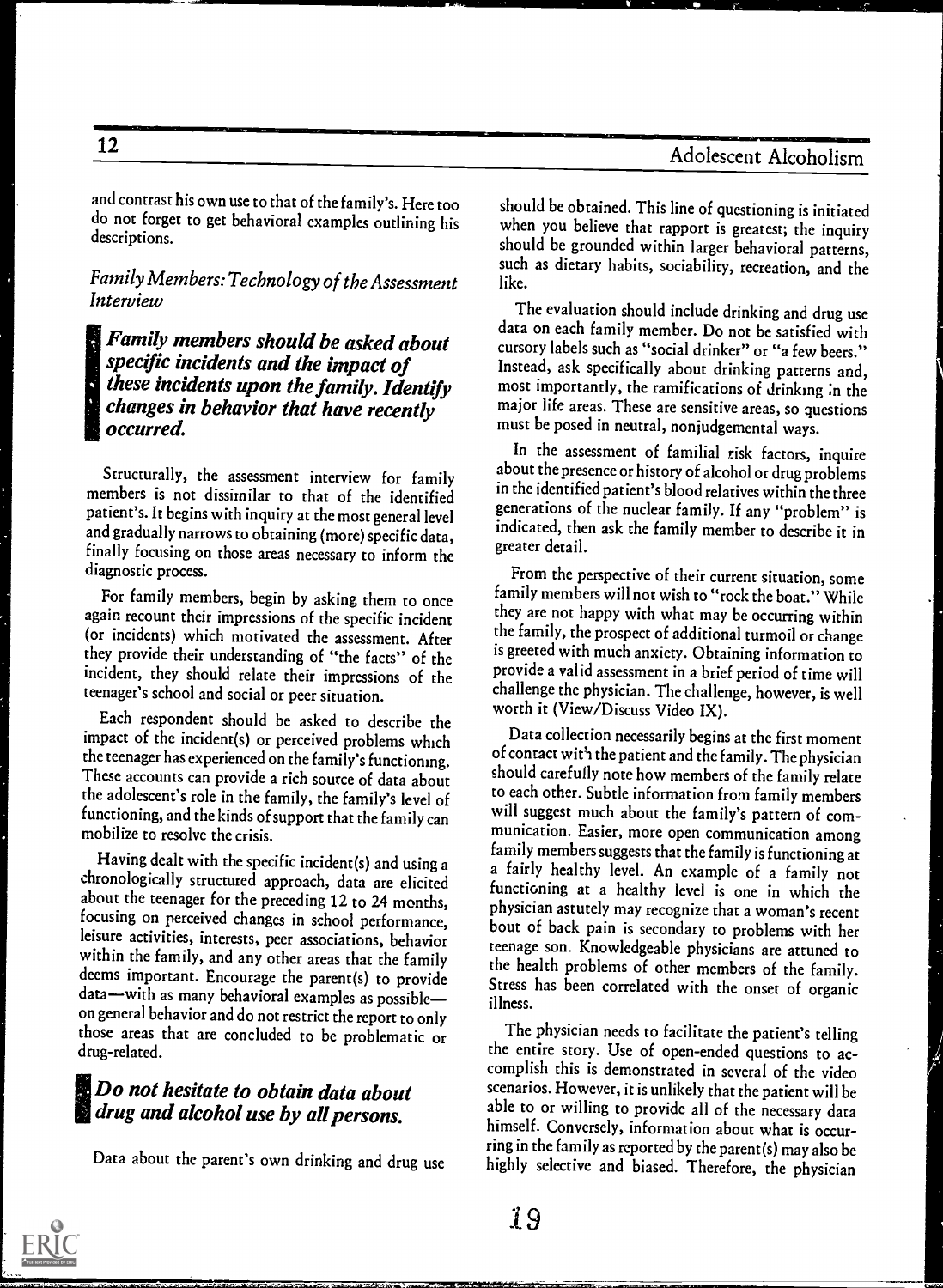needs to obtain the rerspective of as many of the various individuals as possible to complete the assessment. This includes a behavioral inventory being obtained to determine the degree of drug involvement. Remember in the process that the history of progressive changes usually provides a better guide to appropriate therapy than the actual drug-use history.3 Each member should describe not only his or her impression of the identified patient's current situation, but also his or her role .n the functioning of the family. Discrepancies become indicators of problematic areas within family functioning and are vital data in making the assessment.

The model recommended to obtain diagnostic information from teenagers reflects the problem-oriented framework. This model may be used for a patient brought to your attention as having an alcohol abuse problem or in screening for abuse in the routine office care of our youth. This will include critical aspects in the medical history, physical examination, assessment, and care plan (SOAP system: subjective data, objective data, assessment, plan).

#### Medical History

 $\blacksquare$  Routine family history should include presence or absence of alcoholism. There is very strong evidence for the eenetic component of this illness.

Prior to obtaining the drug-taking history, as outlined later, the physician should be tailoring questions in the routine medical history to include alcohol-related issues. Specific examples include:

1. In the family history, add alcoholism when asking standard questions, such as "Are there any diseases that run in your family such as diabetes, cancer, alcoholism, or heart disease?" This is quite reasonable knowing that alcohol can be a familial problem and knowing how great a risk teenagers really are for substance abuse. Familial aspects of alcoholism were discussed at length in the first two units of study of this series, but a brief review of the importance of genetic factors is worthwhile.

Numerous studies, including twin studies, have demonstrated the strong genetic predisposition of some individuals toward the disease of alcoholism.' One of the most convincing efforts conducted by Goodwin et al. showed a fourfold greater concordance between adoptees and their

biological parents versus their adopted parents!<sup>5</sup> An impressive 1985 review on genetic factors by Marc Schuckit, M.D., is strongly recommended for review.' His report includes a summary of studies of those individuals that physicians should single out for special attention, such as the young males with a close alcoholic family member. The physician uncovers this special risk by a good family history. Schuckit notes that this group appears to have less intense responses to modest doses of alcohol; the resulting theory suggests that the high-risk individual is less able to judge when he is getting closer to being intoxicated and is less likely to stop before actual intoxication occurs.

- 2. In a review of systems or past medical history, you might specifically ask (if not already part of your<br>routine) ques about hepatitis, vithdrawal is about hepatitis, vithdrawal experiences, and depression. Specific indicators of possible alcohol abuse include recurrent trauma, recurrent severe colds, and mood disorders.
- 3. It is quite important in reviewing medications with your young patients to determine if there is medicine misuse, intentional or not. Also, potential interactions with alcohol and common drugs like antihistamines, analgesics (i.e., propoxyphene), or certain anticonvulsants should be kept in mind.
- 4. The physician should never forget that tobacco is also an addictive drug. Ask about smoking cigarettes. Do something if smoking occurs. Smokeless tobacco use is now epidemic, and specific inquiry about its use is warranted.

Clinical situations such as overdose or automobile accidents are "red flags" for the physician. Presence of the major risk factors-heredity, stress, poor support systems, and availability of alcoholshould signal the physician to pursue the diagnosis.

Certain other illnesses in the medical history will be "red flags" that should force you to explore a drug history later on. Some examples may include an overdose situation, a hospitalization for trauma resulting from an auto accident-especially a single-car accident-or a new onset of a seizure disorder when the work-up was negative. Trauma secondary to fighting should also be suspect.

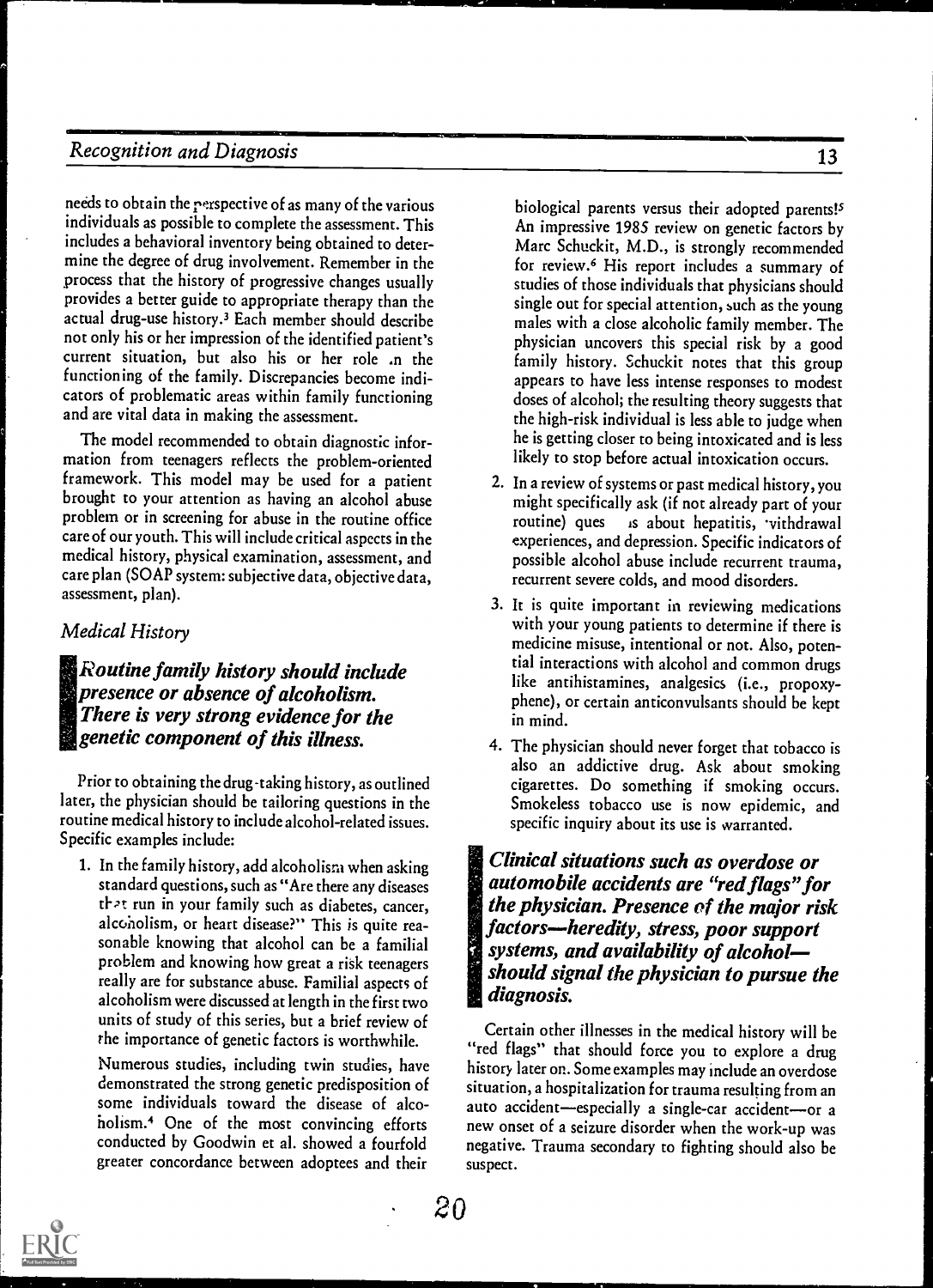Of even greater importance in determining how aggressive the physician should be in pursuing the possibility of alcohol abuse is the presence of risk factors. The four key risk factors for alcoholics are

heredity, availability of alcohol and other drugs, peer and/ or support system influences, and stress, both external and developmental.4

The presence of risk factors is a strong signal to the physician to pursue the possibility.

Of course, you should be wary of diseases or conditions in which any alcohol use should be avoided. These include seizure disorders, diabetes, and pregnancy. Be sure to ask if the patient has ever been cautioned about not drinking, given special health circumstances. If drinking continues in spite of a previous warning, then be very suspicious of a problem and pursue this line of questioning.

At this point in the interview, a natural step is to inquire about drug use, either past or present. Again, at first, tangential questions are more useful than direct ones. Since some teenagers are sophisticated with alcohol and since virtually all who have difficulties with alcohol use other drugs, it is often helpful to approach the subject by inquiring about prescription drugs, with phrases such as: "Has a doctor ever prescribed a pain pill, sleeping pill, or tranquilizer for you?" This type of question may set the stage for more openness by the patient. Then questions posed in generalities about peer activities relevant to drug use become an easy way to broach the patient's own use. Here too, be sure to approach the issues with a chronological perspective. Be cspecially sensitive to changes in the patient's usage pattern.

Drug-use history-taking can be learned with a minimum of practice. Objective data can and must be obtained to solidify the assessment of alcohol- or drugabuse problems. Certain specific questions you may wish to incorporate in your history might depend upon the definitions you choose; these will be further discussed under Assessment.

#### Phsycial Examination

IThe physical examination of adolescents who abuse alcohol is usually normal. But it is still important, especially the neurological and the mental status aspects.

A teenager usually does not have the -lassic signs of alcohol abuse as observed in a patient with cirrhosis who has a markedly enlarged liver, ascites, and jundice. Earlier signs of alcoholism, though uncommon in teenagers, may include mild tachycardia, unexplained scars, or borderline hypertension.<sup>7</sup> On most occasions, you will probably find an unremarkable young patient in front of you. Thus, most of our emphasis in this unit of study has been on behavioral history. It is definitely not normal to observe alcohol on someone's breath, needle tracks, a tremor, or constricted pupils. Icteric sclerae obviously merit your concern; but do not forget that your patient may instead have infectious hepatitis. Such findings deserve further careful evaluation by the physician. Signs of depression, such as psychomotor retardation or loss of interest in normal activities, should be explored and evaluated.

Other aspects of the physical examination should be mentioned. Abnormal lung fields detected on examination (or a history of recurrent bronchitis) should raise suspicion of cigarette smoking or marijuana use.

Occasionally, a teenager will be patently intoxicated or appear to be under the influence of alcohol or drugs. This state needs little elaboration; intoxication should be noted if present, and a chemical screen including a blood alcohol level should be ordered. Ataxia may imply concomitent hydrocarbon abuse if it is prominent. Other aspects of the neurological evaluation are also quite ir iportant, even more so if the patient has been actively drinking. Be careful not to blame neurological change on ethanol automatically; perhaps head trauma has caused central nervous system bleeding. Certainly nystagmus, ophthalmoplegias, and peripheral neuropathies need to be looked for; although finding them is uncommon, this does not release the physician from the search.

A mental status examination is quite important. Unfortunately, this aspect of a physical examination often gets forgotten after the required psychiatry rotation. Has there been a change in the youth's judgement? How about remote and recent memory? Have you noted appearance, behavior, orientation, and emotional tone? Evaluation of suicide risk and thought content obsessions, phobias, delusions, ambivalence is essential for a proper medical evaluation. Indeed, this aspect of the examination is more likely to demonstrate abnormalities than others. Consider simply the nationwide concern about teenage suicide. To repeat a critical point-the general rule for teenage alcohol abusers is that the physical examination is unremarkable. However, do not be fooled!

4191 ja 1911 ja 1911 ja 1911 ja 1911 ja 1911 ja 1911 ja 1911 ja 1911 ja 1911 ja 1911 ja 1911 ja 1911 ja 1911 j<br>Martxoaren 1911 ja 1911 ja 1911 ja 1911 ja 1911 ja 1911 ja 1911 ja 1911 ja 1911 ja 1911 ja 1911 ja 1911 ja 19<br>M

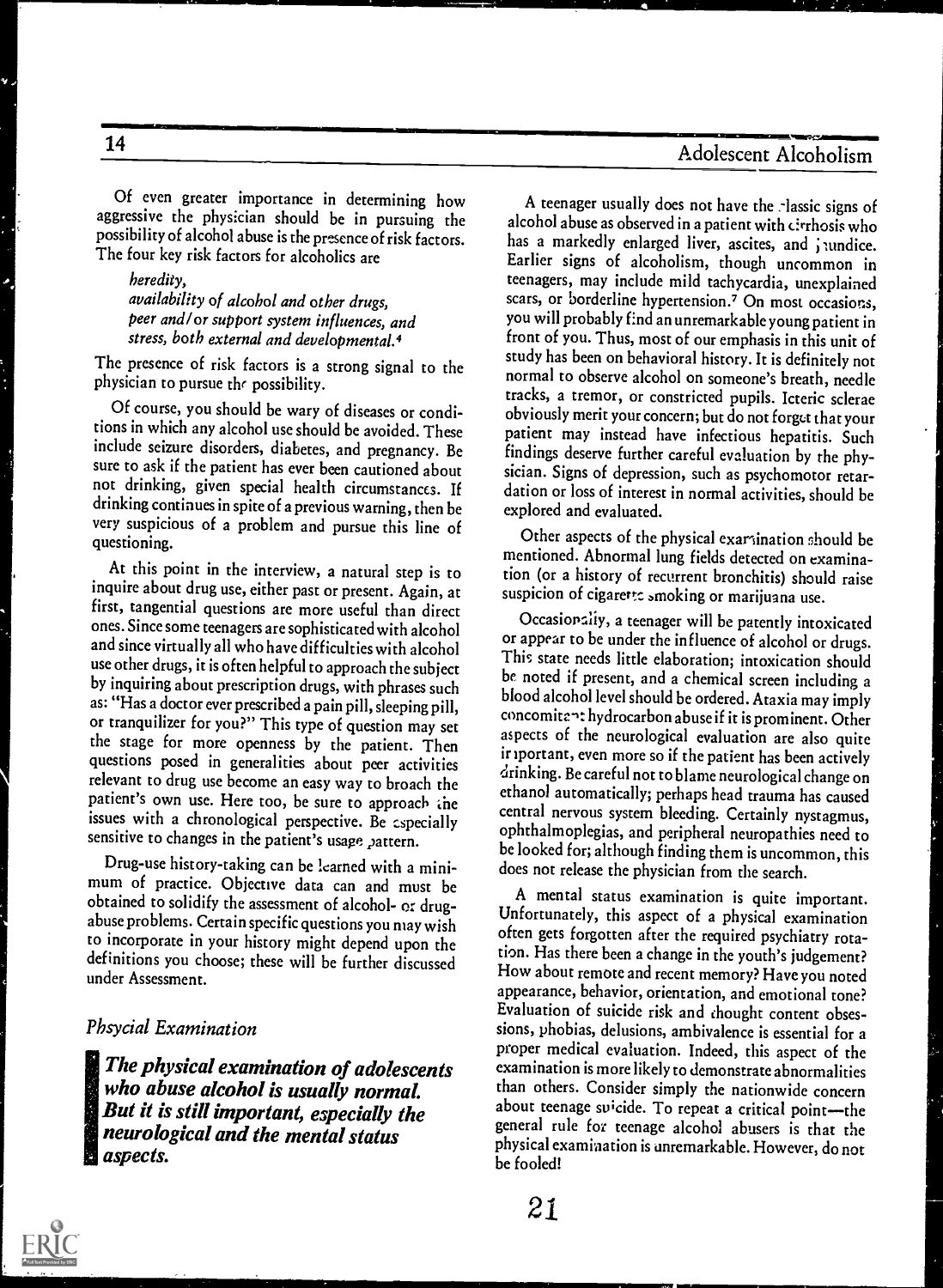Construction of Assessment Data Base

#### The physician needs to consider  $\vec{a}$  at from all sources.

Figure 3-3 presents a schematic of the assessment process. It outlines the larger categories of data to be obtained from the identified patient and then triangulated through with data from other sources su, h as family and school. These categories of data are then combined by the physician to assess the patient's position on the progression continuum and/or his vulnerability to continued or additional problems.

Factors such as the resources which the adolescent and the family can mobilize for the resolution of these

problems, the adolescent's level of insight and maturity, and the extent of motivation to effect change need to be considered. These are important in the construction of the plan of action and referral to the specific agency/ program for the recommended service.

At a minimum, the physician needs data in each of the boxes (areas) represented in the schematic. The absence of any will seriously compromise the assessment effort. Therefore, we will discuss these in some greater detail below.

Central to the assessment process itself must be a focus on the ramifications or consequences cf drinking and drug use on specific life-area functions. These include (1) family relationships, (2) social relationships, (3) psychological functioning, (4) self-concept or definition, (5)



it van die gewone van die gewone van die gewone van die gewone van die gewone van die gewone van die gewone va<br>Gewone van die gewone van die gewone van die gewone van die gewone van die gewone van die gewone van die gewon

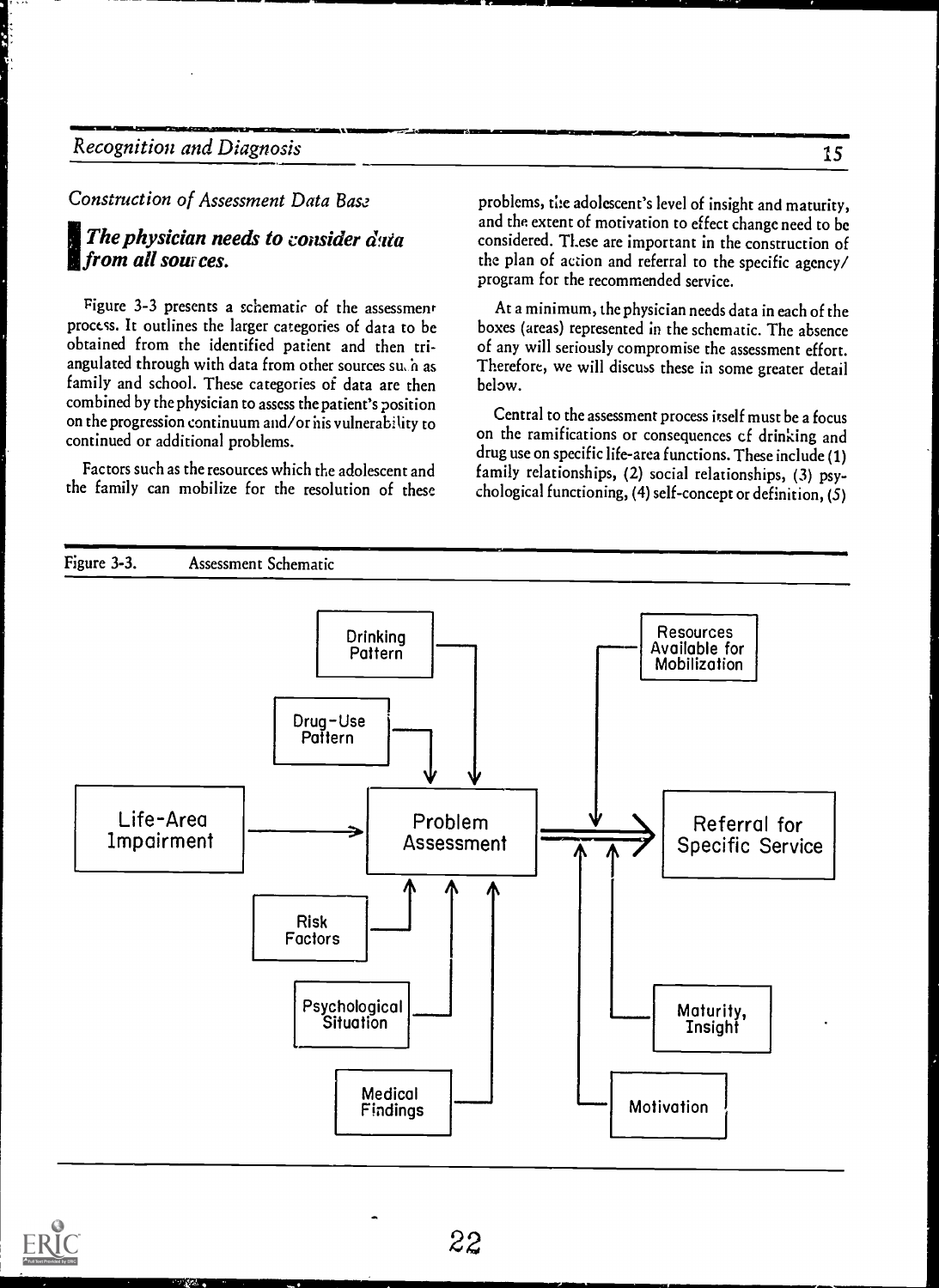health, (6) school or occupational functioning, (7) legal involvement/problems, and (8) financial problems.

16

Alcohol or drug "abuse" isseen as use of agents in such a way that it causes consistent problems in any of the major life-areas. Chemical dependence as a aiagnosis should be seriously considered when the adolescent persists in his pattern of use despite the interventions of family, school, or social control agencies. A person is said to be "dependent" when there is evidence to suggest that he is either unable or unwilling to modify his drug- or alcohol-using behavior patterns in the face of unpleasant or even painful consequences. Dependency can also be attributed when the use of alcohol or drugs constitutes the major coping mechanism. Dependency is also documentable by a marked increase in tolerance to the effects of alcohol or other drugs or the onset of withdrawal symptomsor distress upon cessation of their use.

Returning to the progression model offered in a preceding section, dependency, in an adolescent, appears to equate reasonably well with the categories of "harmful involvement." These definitions are consonant with the diagnostic categories offered in DSMIII:305.OX/<br>303.9X. However, when dealing with teenagers, specific drug use or drinking patterns can provide a more useful perspective than with adults. In the adolescent, any kind of daily use should be considered a strong indicator of harmful involvement and should raise the suspicion of dependence. The usage pattern itself is perhaps one of the best indicators of vulnerability for subsequent problems-the heavier or more frequent the use, the greater the vulnerability.

Other sigr.s and symptoms need to be seriously considered. These would include, but not be limited to: blackouts, repeated use of chemicals to cope with unpleasant or painful feelings, previous unsuccessful attempts at control, "binges" of intoxication, and solitary use at something other than the most experimental levels (View/Discuss Video X). The psychological variables usually considered include depression, role frustration, anxiety, inappropriate or acting-out behavior, or any other difficulties to which a patient might respond through self-medication. It is also essential to assess the suicide risk of the adolescent. If there is indication of a strong risk-cither consistent ideation, prior attempts, or planning-then immediate hospitalization and psychiatric examination/observation need to be recommended.

Synthesizing the Assessment Data

#### !After synthesizing the clinical assessment, formulation of an **a** appropriate plan of care follows.

In combining the data elements provided by the categories depicted in Figure 3-3, the physician is attempting to distinguish a pattern of abuse from dependency. This determination hinges upon (1) the level and extent of life-area impairment, (2) previous attempts to deal with these problems and modify usage patterns, (3) the drinking pattern and situation, (4) the drug use pattern and situation, and (5) the risk factors.

Figures 3-4 and 3-5 present some initial attempts at the construction of a diagnostic matrix. In Figure 3-4, a rough quantification and weighting of impairment and risk factors have been suggested. This matrix starts at the most benign level and proceeds to the most profound. The scale suggested should be seen as qualitative and a way of differentially combining the physician s judgements with the available data. The matrix suggests different levels of intervention as they relate to the various levels of problem assessment and vulnerability.

The index recognizes that there is a differential progression or development of drug problems. Understand that when risk factors are to be included, not everyone "starts at the same place" and that such a matrix formation makes it possible to encompass realistically diffe-ent substance-abuse career paths. For example, the young person who is currently at the "experimental level" of use, yet is "high at the riskfac · level" and whose psychological situation is problematic, is certainly in need of intervention and treatment. This matrix makes such a multifactorial decision possible.

Figure 3-5 is a more descriptive (narrative) presentation of the same concept. The use of such a matrix allows the physician to visualize the data base of the assessment as process. Naturally, the physician confronted with a patient, the patient's family, and their unique situation will necessarily have to provide his or her own weighting of the discrete assessment elements.

For both the identified patient and the family, use the outline provided by the assessment schematic. It readily provides a summary of the areas-comparable to a review of systems in a medical assessment-necessary to a valid and reliable assessment. Other information

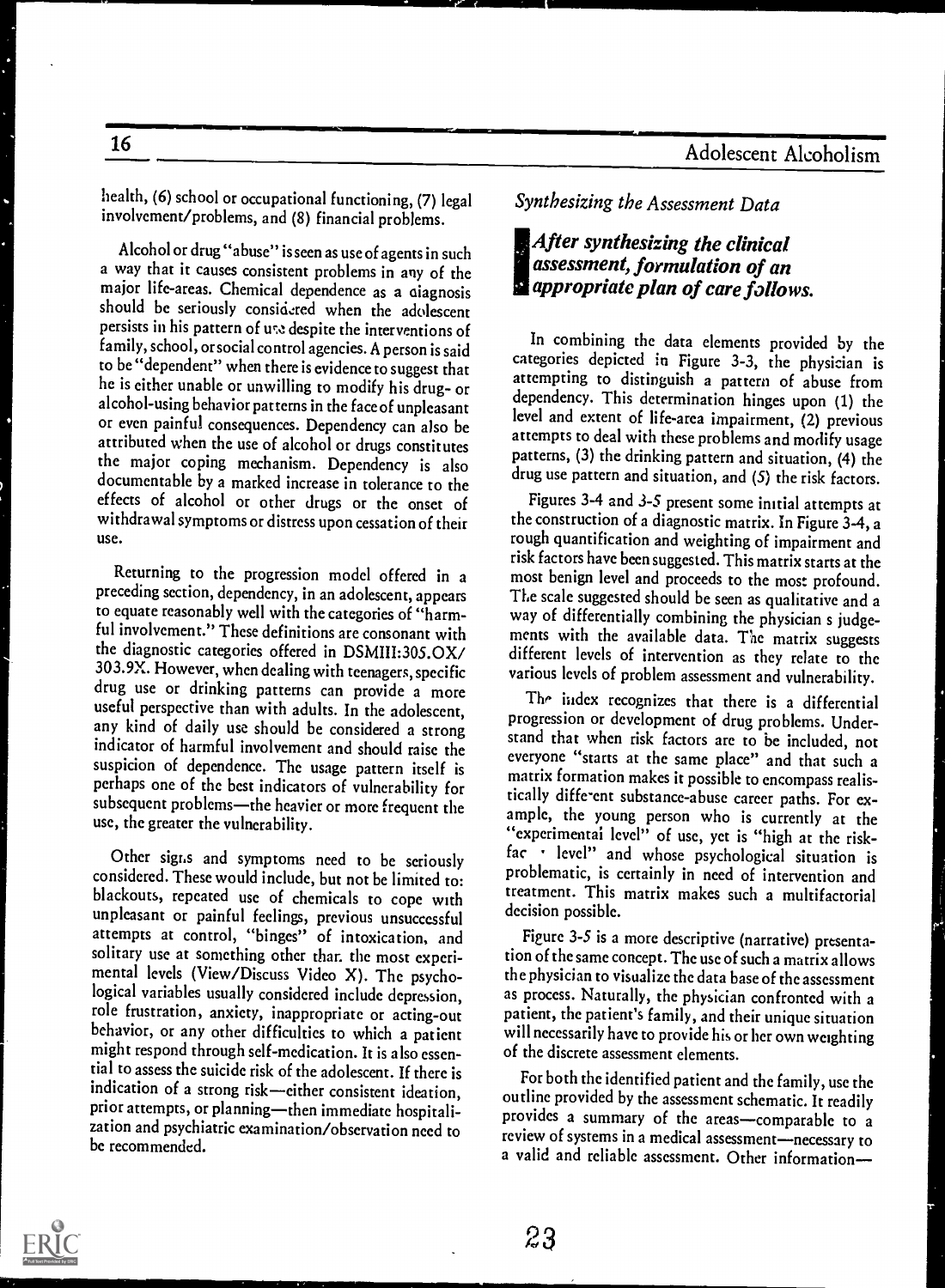| Figure 3-4.                     | ---<br><b>Assessment Dimensions</b> |                     |                                |  |
|---------------------------------|-------------------------------------|---------------------|--------------------------------|--|
| $\qquad \qquad$<br><b>Usage</b> | Life-Area                           | <b>Risk Factors</b> | <b>Psychological Situation</b> |  |
| $1+$                            | 1+                                  | 1+                  | 1+                             |  |
| $2+$                            | 1+                                  | $2 - 3$             |                                |  |
| $\overline{2}$                  |                                     | $4 - 5$             |                                |  |
| $3-4$                           |                                     | $2 - 3$             | $3 - 4$                        |  |
| $3 - 4$                         | 4-5                                 | $4 - 5$             | $3 - 4$                        |  |
|                                 |                                     |                     |                                |  |

One to Five Rating Scale:

One-Suggests little or no difficulty

Five-Suggests the greatest level of importance, difficulty, or risk.

#### Use

The values arc summed horizontally. This would suggest the following treatment/intervention matrix:

| <b>Numerical Summation</b> | Problem                                  | Intervention                                    |
|----------------------------|------------------------------------------|-------------------------------------------------|
| $4 - 8$                    | Assessment<br>Lifestyle<br>Concerns      | <b>Education and support</b><br>are appropriate |
| $9 - 13$                   | Moderate problem                         | Formal treatment program is<br>appropriate      |
| 14 or more                 | Severe problem or great<br>vulnerability | Residential treatment is appropriate            |

subjective, objective, archival-are triangulated with each other and the central data source. Possible contradictions and discordances are noted and should beseen as markers calling for additional exploration.

#### Assessment

Be cautious in actually charting the diagnosis of alcoholism. Ascertain the primary problems and secondary ones. Your diagnosis may depend on your definition.

When putting together your medical assessment of the problem(s) at hand for your teenage patients, you must keep in mind the possibility of substance abuse as an underlying cause. This problem should not always be a diagnosis of exclusion. However, you must also be wary of routinely including substance abuse as a possible major factor in a patient's medical chart since your records may be referenced at some point for purposes such as life insurance or a job. One cannot overestimate the need for the great care with which your thoughts arc

placed into someone's medical chart in the phase of care when diagnoses are uncertain. A reasonable example of careful charting of a medical assessment in the problemoriented medical record can be as follows: "Based upon the history and the physical examination which demonstrated thyromegaly, John's tremors seem most likely related to hyperthyroidism. But should his thyroid studies prove to be normal, other alternative diagnoses might include severe anxiety, a metabolic disorder, substance abuse, or withdrawal." It is not fair to your patient to make a brief, hurried note that can come back to haunt him, such as: "Tremor, new onset. R/o drug abuse, R/o hyperthyrodism, R/o anxiety." In any case, be sure to include behavioral examples or even quotes from patient and family. Thc,e will not only be the most useful in your ongoing management of the case, but will also be the most defensible should your opinion be challenged.

The physician must be careful as to the primary diagnosis. In some cases, imreased alcohol intake may be a symptom of an underlying depression. The latter problem responds to different treatment plans, with pharmacotherapy probably being able to make a greater contribution in management. While experts contend

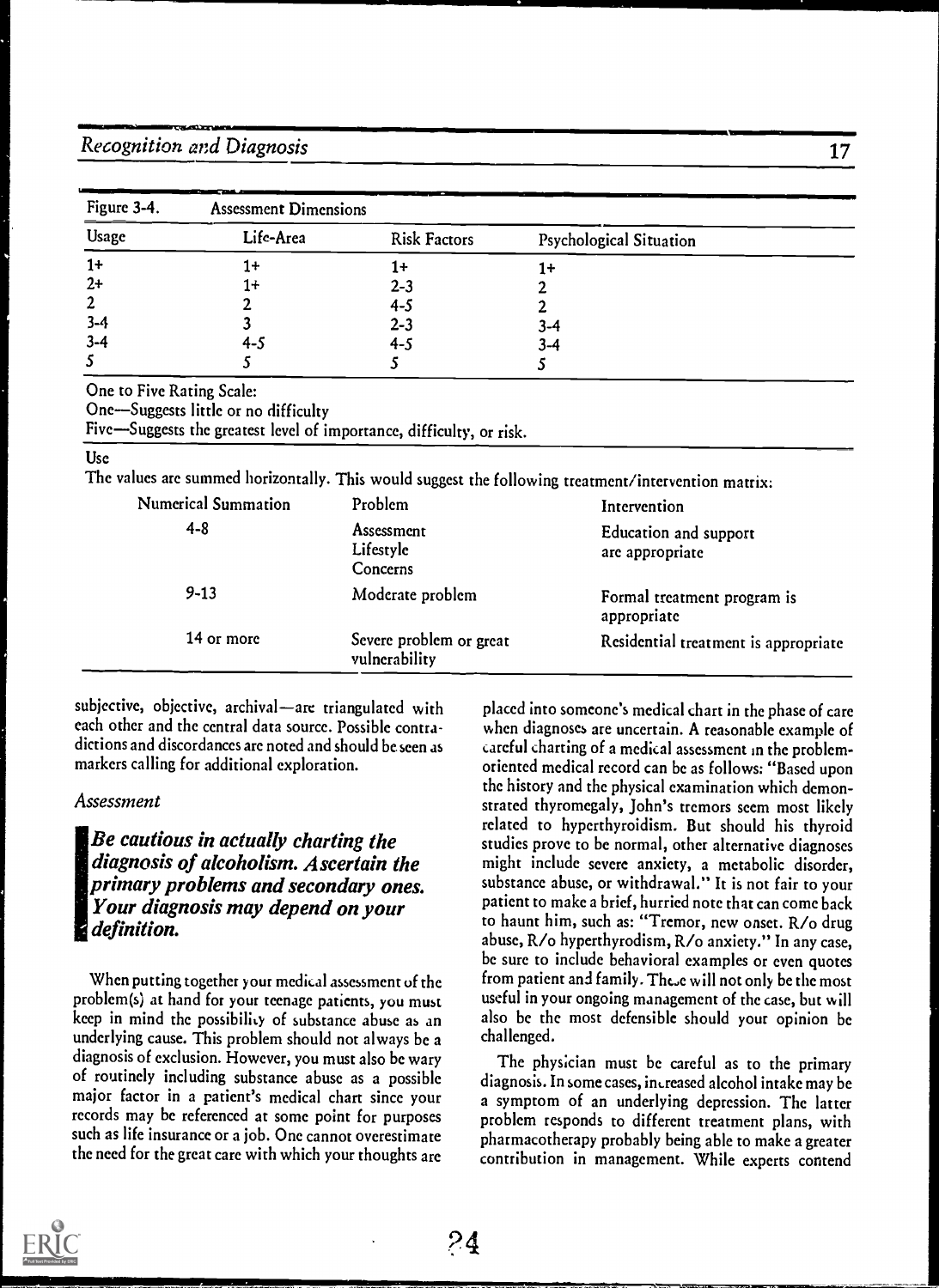| Figure 3-5.                                                                                    | Problem Assessment-Intervention Level Matrix           |                                                                                      |
|------------------------------------------------------------------------------------------------|--------------------------------------------------------|--------------------------------------------------------------------------------------|
| <b>Assessment Dimensions</b>                                                                   | Clinical Assessment/<br><b>Numerical Determination</b> | Intervention                                                                         |
| Usage pattern<br>Life Area Impairment<br><b>Risk Factors</b><br>Psychological Situation        | <b>Experimental</b><br>Minimal<br>Minimal<br>Good      | Education, Social, and<br>Psychological Support                                      |
| <b>Usage Pattern</b><br>Life Area Impairment<br>Risk-Factors<br>Psychological Situation        | Social/Recreational<br>Minimal<br>Moderate<br>Adequate | Education, Social, and<br><b>Psychological Support</b><br>Careful Monitoring of Case |
| <b>Usage Pattern</b><br>Life Area Impairment<br><b>Risk Factors</b><br>Psychological Situation | Social/Recreational<br>Minimal<br>High<br>Problematic  | Formal Outpatient Program                                                            |
| Usage Pattern<br>Life Area Impairment<br><b>Risk Factors</b><br>Psychological Situation        | Committed<br>Moderate<br>Moderate<br>Adequate          | Fermal Outpatient Program                                                            |
| <b>Usage Pattern</b><br>Life Area Impairment<br><b>Risk Factors</b><br>Psychological Situation | Committed<br>Severe<br>High<br>Problematic             | Inpatient/Residential                                                                |
| <b>Usage Pattern</b><br>Life Area Impairment<br><b>Risk Factors</b><br>Psychological Situation | Dysfunctional<br>Severe<br>High<br>Problematic         | Inpatient/Residential                                                                |

that the alcohol issue still needs to be addressed prior to tackling other problems, your willingness to prescribe medications will be influenced by the patient's drinking or drug-use situation, or both problems may be equally important. Either way, a logical plan of care depends upon your clinical assessment of the patient's problem(s), interrelated or not.

The actual assessment or presumptive medical diagnosis as it relates to alcohol is best made in terms of where the patient fits onto the progression scale of the disease process, keeping in mind that there is more than one path of this progression. Actually diagnosing alcoholism requires that the individual be at least at the harmfully involved phase of the scale. In making your diagnosis, it may be useful to review several definitions relating to alcohol abuse. You can choose which works

best for you and your patients.

- 1. World Health Jrganization: Alcoholism is <sup>a</sup> chronic behavioral disorder manifested by repeated drinking of alcoholic beverages in excess of dietary and social uses of the community and to an extent that it interferes with the drinker's health, social, or economic function.<sup>8</sup>
- 2. Psychiatric profession: One of the "substance use disorders", diagnostic criteria for alcohol abuse include a pattern of pathological abuse, impairment of social or job functioning due to alcohol use, and duration of disturbance for at least one month; alcohol dependence implies either a pattern of abuse or impairment, plus tolerance or withdrawal phenomena.

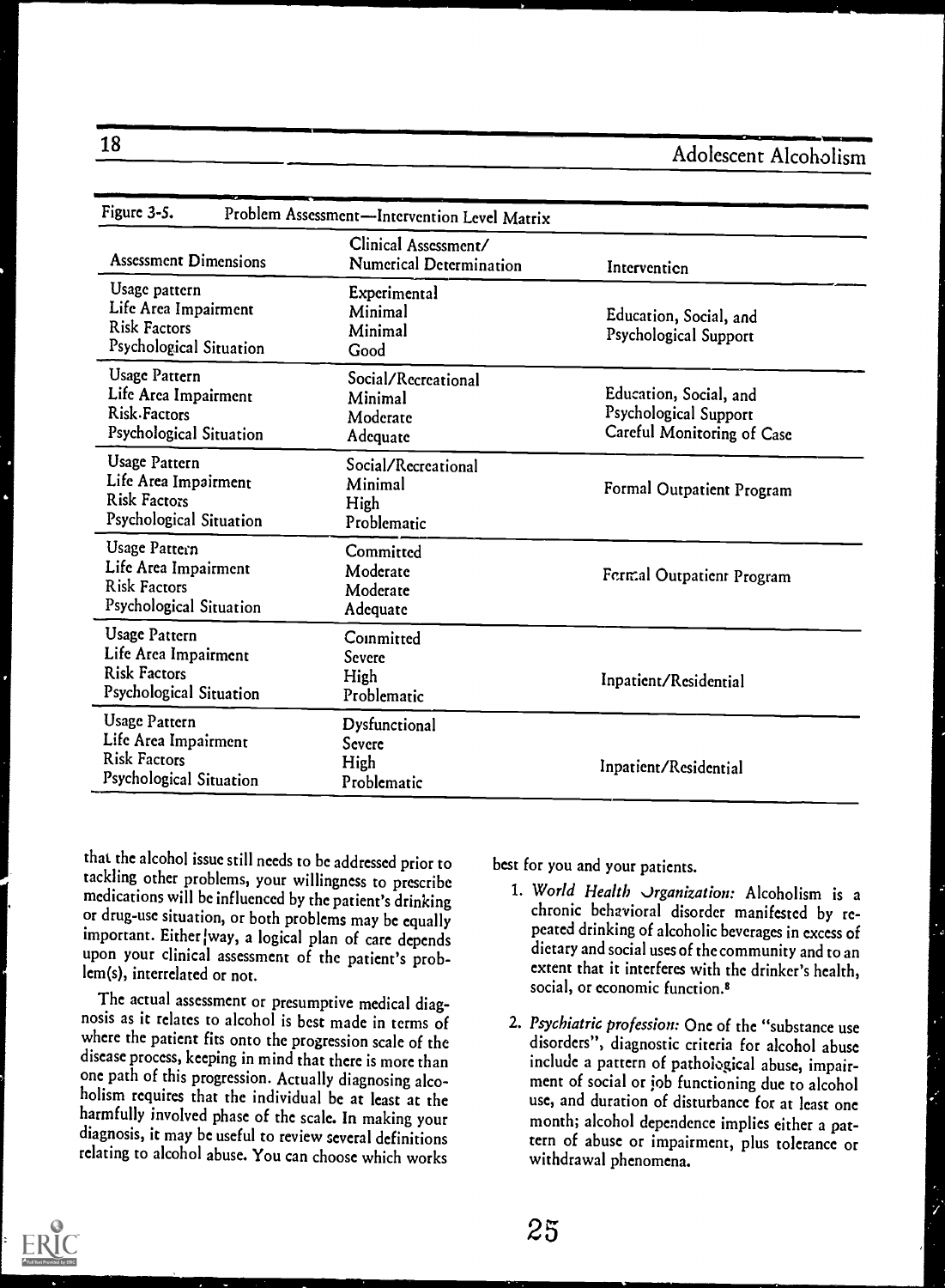1151,

3. The Chafetz definition: Alcoholism is a chronic behavioral disorder that manifests itself in an undue preoccupation with alcohol, in its use to the detriment of physical and mental health, in a loss of self-control, and in a self-destructive attitude d ing with personal relationships and lite situations.<sup>8</sup>

It is very important to remember that these definitions are offered for adults. However, they still relay some kinds of functional or behavioral impairments that you will be looking for in your history-taking relative to adolescents. The exact diagnostic label it less important than the frank documentation of consistently occurring difficulties.

Assessment and Compliance: The Physician's Limits

#### Compliance with proposed treatment depends on available resources. Formal intervention may be necessary for many adolescent patients.

In additon to documenting the presence of problems, their etiology, and an appropriate treatment strategy, the assessment must explore the kinds of resources that the patient and the family can mobilize for the resolution of their problems. Like other conditions, compliance or follow-through with the recommended treatment is often the most problematic part of the process.

Compliance is particularly problematic with substance abuse services. If a family member is chemically dependent, the family has likely reconstituted its patterns of interaction to accommodate, or at least not challenge, the affected individual. The first crisis may simply not have the power to shake these patterns and move the troubled member and family into treatment. A strategy for a more effective intervention !s presented in thc next unit of study, Interve: t:on with the Dependent Adolescent. The abuser tends to stubbutnly cling to the belief that use is really nonproblematic and that the difficulties experienced relate entirely to the misguided efforts of others. He is entirely oblivious to his increasing vulnerability. These beliefs can be particularly tenacious among adolescents since the role demands made upon them are minimal. They are sincerely surprised when

19

they arc the ones who are in trouble.

.<br>On the Mark Column of the Column of Column of the Column of the Column of the Column of the Column of the Col

From the parents' perspective, the only psychological defense to a worsening home situation is denial. While they can describe changes in their teenager's behavior, they arc usually unwilling or unable to make the connection between drug use and these changes. They are frankly frustrated that all attempts at control through reason, discipline, and perhaps even counseling have been unsuccessful. \_for change to occur, the connection between use and problems needs to be recognized. Since the connection can only be made by the person himself, the physician's role is structured around providing perspective, information, and guidance. The patient and family should at least hear about the process of chemical dependency progression, the patient's place on it, and the likelihood that the problems which are occurring will not resolve themselves.

Because education is a key element of treatment, the physician should describe for the patient and the family the entire continuum of substance abuse arid attendam problems. Using language that is nontechnical and neutral, the physician will locate the patient akng this continuum, based upon the available dat a. The physician will frankly admit that no one has a "crystal ball" capable of predicting the future; however, given the knowledge about the progression of the condition, additional and even worse problems can be anticipated. The physician will thcn describe what he believes has to be done or may defer recommendation for formal treatment to an intervention meeting if he fee's that this is appropriate. The assessment will end by effering a specific recommendation for treatment and the necess  $, j$ information to the patient and family about how to obtain it, or arrangements are made for a formal intervention.

The unwillingness of the patient and the family to Accept specific findings and to follow the recommendation reflects their unwillingness o\* inability to accurately sec their current situation. It may very well be that both the troubled member and the family need to experience even more difficulty related to the drinking to convince them that the conclusions that have been drawn about the problems and the solutions are indeed proper ones. Therefore, even though recommendations at times arc rejected, the physician should waintain an open, accepting posture toward the patient and the family, with the expectation that he or she will br successful in directing them into treatment some time in the future.



 $\ddot{\mathcal{C}}$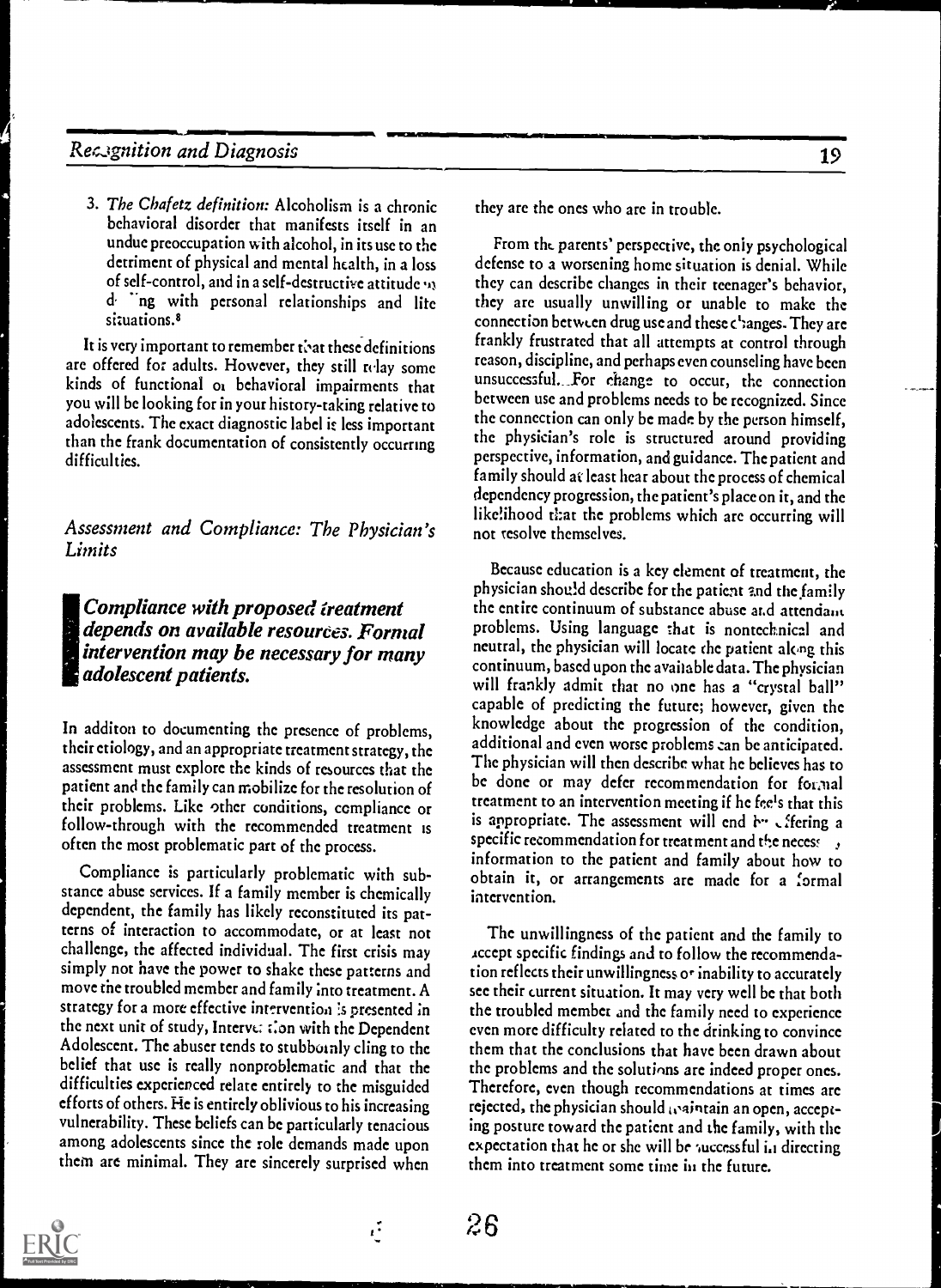#### Diagnostic Test<sup>'</sup> g

 $\blacksquare$  Although a CBC or diver enzymes may be abnormal, most blood tests are normal in teenage alcohol abusers. Blood alcohol level (BAL) may be helpful in certain specific situations.

Diagnostic testing for possible alcohol abuse may include certain tests beyond the blood alcohol level (BAL). The CBC can be a useful screening test by demonstrating an elevated mean corpuscular volume (MCV). This may be more significant if liver enzymes are also elevated. The gamma glutamyl transferase is the most sensitive (though less specific) of the liver enzymes. Elevated SGPT (ALT) or SGOT (AST) would also be significant. However, teenagers usually do not show these abnormalities as frequently as do older drinkers. The physician must be cognizant of other etiologies if liver enzymes are elevated, such as mononucleosis or hepatitis. Clearly the emergency situation demands complete blood and urine levels of the substances of abuse.

A urine toxicology screen can be used in the diagnostic studies, especially with "polypharmacy" as is often the case with young people. Care must be used that you are candid with your patient. Also keep in mind that patients are minors under the age 18, which may affect your obtaining various tests and consent. The value of current blood tests and x-rays to evaluate organs known to be damaged by alcohol such as the pancreas (amylase) and the brain seem to be of unproven value in the earlier stages of alcohol abuse unless there is a specific indication. Although most substances are cleared from the youthful body in short order, the urine toxicology screen may well demonstrate cannabinoids seven to ten days after abuse has stopped and is thus a reasonable office screen.<sup>3</sup>

The blood alcohol level can be tested and immediately read in the office or the emergency department using a pocket-sized device such as the Alco-Sensor II.\* If the BAL is more than 100 mg% (0.1 gram) without gross evidence of intoxication (such as slurred speech, an ataxic gait, or over-relaxation of facial musculature) a well-developed tolerance to the effects of alcohol can be established. With these data available the physician can then check the veracity of other self-reported data and challenge them when appropriate. Also, if the BAL is 300 mg% (0.3 gram) or more, regardless of symptoms or

\*Available from: Intoximeters, Inc., 1901 Locust St., St. Louis, MO 63103.

signs, it encourages the diagnosis of alcoholism,<sup>7</sup> because the 150 to 300 mg% BAL's in an awake person imply the presence of a high degree of pharmacological tolerance, which can be a major diagnostic criterion for alcoholism. Remember, that a negative or zero reading means nothing other than that there is no alcohol in the person's body. If the person does appear intoxicated even in the face of the data, be sure to order tests capable of detecting the presence of other mood-altering drugs.

The BAL should be treated as a corroboratory medical test that is useful in helping the physician or health professional reach an accurate assessment or diagnosis. Thus, it is a test to be used only in a positive heiping capacity. It should not be used in a negative or punitive capacity, and it should be kept confidential, as any other part of the patient's medical record.

Since alcohol contributes to the death of nearly 5000 teenagers a year on the highways, some additional perspectives on BAL would be useful for your patient education activities. Most states use 100 mg/dl (0.10%) as the legal definition of driving-under-the-influence (DUI); but in 1986, the American Medical Association went "on record" as recommending that all states use 0.05% BAL as the criterion for conviction of DUI.<sup>9</sup> This was based on a review of numerous scientific findings that for most people alcohol above this level causes a deterioration of driving skills. However, a review of the literature demonstrates that young people are not only inexperienced drivers but are usually inexperienced drinkers as well. Therefore, teenagers in fatal crashes show even lower BALs than older drivers. Thus, there is no "safe" level. The JAMA reference in this paragraph is strongly recommended. This message should be communicated to all of your teenage patients.

#### Terminating the Interview

 $2$   $\,$ 

#### !Terminating the diagnostic process (the assessment) may involve both individual and group interviews.

The physician might consider three separate termination interviews. For the adolescent, when you have collected sufficient data or have exhausted your ability to obtain additional relevant data, present the adolescent with a schematic of the major life-areas, including usage patterns and risk factors. Invite him to summarize the information that he has provided about each and to assess his own level of impairment/difficulty/involve-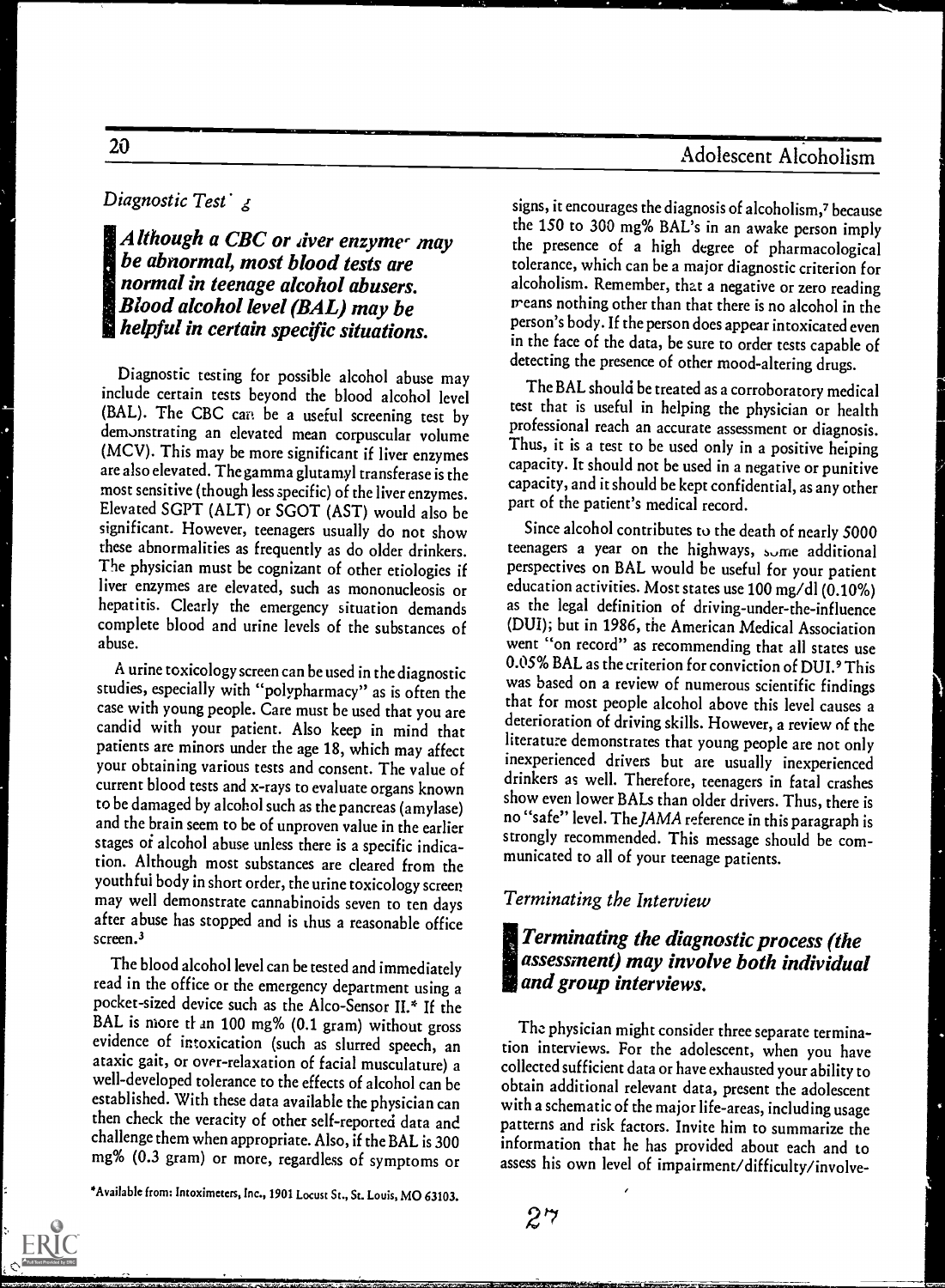ment on each of these. Then present him with an outline of the progression hypothesis and ask him to place himself along the continuum on the basis of the data that he has provided. Discuss his self-assessment within the context of the categories and perspectives; this becomes ,he termination of the interview.

The same process can be used with the parents or family. Using the structure provided through the schematic, the respondent(s) are invited to summarize the data that they have provided and their impressions of where their youngster belongs on each of the dimensions. Having done so, offer an outline of the progression continuum and ask them to place their teenager on it. At the same time, they should be encouraged to identify an intervention level (service level) which they believe might reduce the level of vulnerability that their teenager is currently experiencing or which might address the specific problems to which they have alluded. Your direct feedback constitutes the termination of the interview with the family.

The third termination session, which involves the family and the adolescent together, reviews your assessment of the identified patient's place on the progression continuum and your recommendation for actual service. You then briefly but carefully summarize your impressions, distinguishing between data and interpretation. Value-laden words such as "addicted," "alcoholic," or "drug addict," should be avoided, using instead neutral, less inflammatory concepts such as "harmful involvement" and "dependence."

Since these findings have already been provided to the adolescent and the family, they can be very briefly

summarized in this third meeting. The assessment concludes with  $y$  our recommendation for intervention and, most importantly, what this serv;ce can provide for the adolescent and the family. As noted earlier, if you feel in a given situation that the above process is not appropriate for a specific teenager because the family lacks control, the "standard intervention," which can be more surprising to the teenager, can be used. This is described in the next unit of study.

#### A Final Note

Interviewing, history-taking, and assessment are developed skills. While the process described above may appear at first reading to he cumbersome, it is in actuality much like a medical assessment. Perfection and speed come with practice. Like any other skill, there are few immutable rules. Each physician identifies and perfects the techniques that work best for him or her. However, committing yourself to an explicit model assures that the data you collect are comprehensive and can lead to an action plan.

#### Summary

We have reviewed the complex, behavioral factors in the development and diagnosis of alcoholism. This behavioral component is critical for physicians to master since teenagers do not usually show the end-stage findings of alcoholism. Alcoholism can be approached as other diseases in a problem-oriented fashion. We have thus reviewed this illness in a subjective, objective, assessment, and plan-of-care approach. The key elements are in the history, which the physician should attempt to obtain from as many concerned individuals as possible.

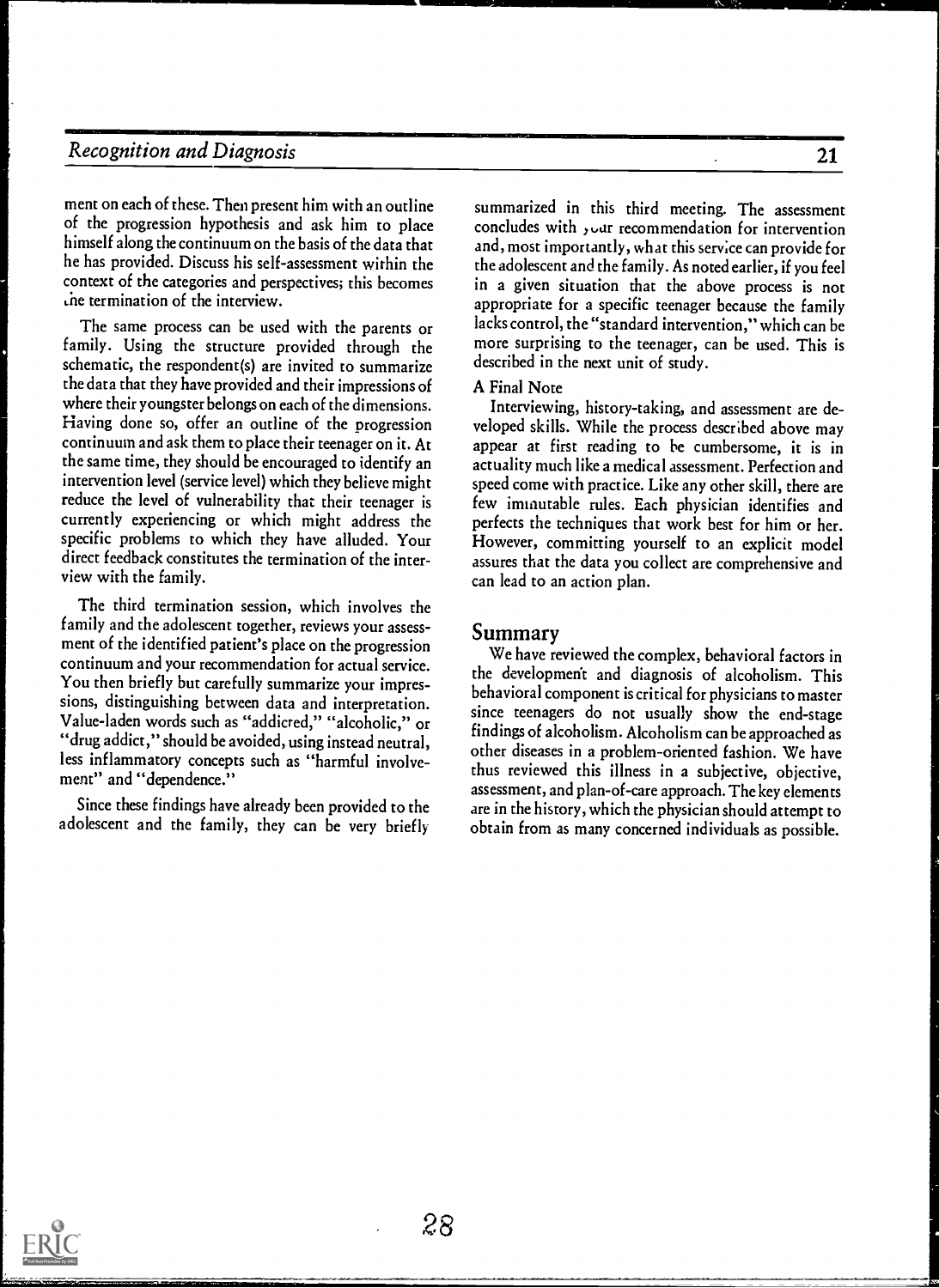Evaluation Four stages of substance abuse are outlined in this unit of study. These stages are experimental use, social/recreational use, committed/harmfully involved, and dysfunctional abuse. A distinction is made between the first two and second two use patterns, with emphasis being placed on the need to educate and guide those who are experimenting and using socially or recreationally and the need to diagnose and intervene when a person crosses the line to the harmfully involved and abuser stages. The key word in this progression of stages is dysfunction. As a physician, it is essential that you recognize dysfunction as a potential symptom of alcoholismor substance abuse. To assist you in this process, we ask that you fill out the following matrix which includes on one axis the six major areas in which dysfunction occurs. In each cell, place appropriate symptoms or tests that would indicate dysfunction. After you have completed this table, share it and discuss it with colleagues and, if possible, one or more alcoholism and substance-abuse specialists.

|                                           | Alcoholism and Substance Abuse Diagnostic Matrix               |                                                                 |                                                                                  |                                                                                                                       |  |  |  |
|-------------------------------------------|----------------------------------------------------------------|-----------------------------------------------------------------|----------------------------------------------------------------------------------|-----------------------------------------------------------------------------------------------------------------------|--|--|--|
| Area in Which<br>Dysfunction<br>May Occur | Sources of<br>Information<br>Regarding<br>Functional<br>Status | П<br><b>Specific Tests</b><br>Examining<br>Functional<br>Status | Ш<br>Symptoms or<br><b>Test Results</b><br>Indicating<br>Dysfunctional<br>Status | IV<br>Possible Ex-<br>plantations for<br>Symptoms or<br><b>Results Other</b><br>Than Alcoholism<br>or Substance Abuse |  |  |  |
| Family<br>School/Work                     |                                                                |                                                                 |                                                                                  |                                                                                                                       |  |  |  |
| Social<br>Relationships                   |                                                                |                                                                 |                                                                                  |                                                                                                                       |  |  |  |
| Self-Concept<br>and<br>Self-Esteem        |                                                                |                                                                 |                                                                                  |                                                                                                                       |  |  |  |

Psychologic<sub>2</sub>? Function

#### Physical Well-Being

When you entertain the possible diagnosis of alcoholism or substance abuse, you may wish to till in the blank matrix

acceptable alternative explanations in Column IV would be a strong indicator of alcoholism or substance abuse.<br>After you have used the matrix several times, discuss its application with your colleagues. If you feel its use supported, include it as a regular portion of your diagnostic work-up for adolescent patients presenting with problems<br>associated with potential alcoholism or substance abuse.